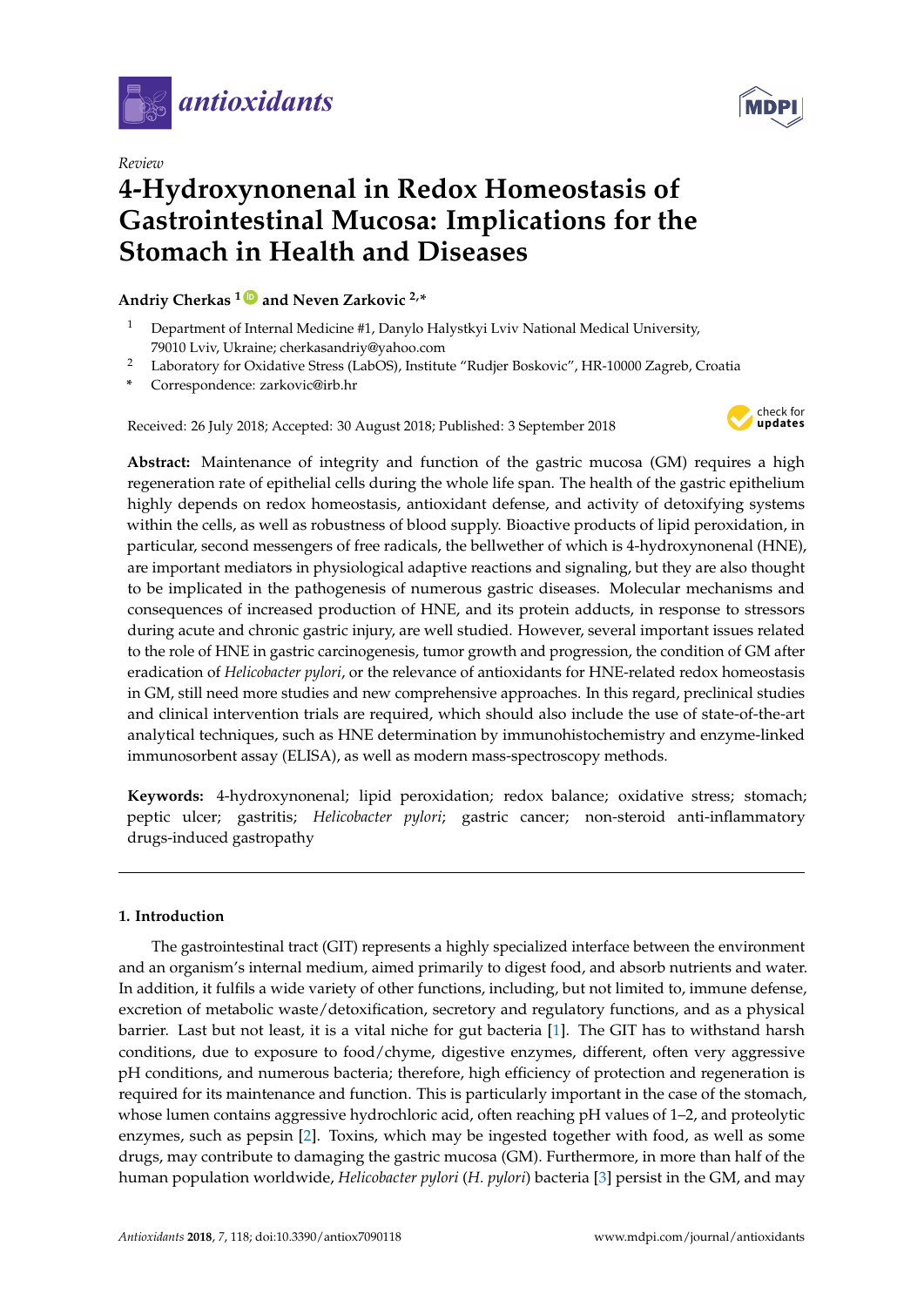cause chronic gastritis and peptic ulcer, thus being a major contributor to the pathogenesis of gastric adenocarcinoma and mucosa-associated lymphoid tissue (MALT)-lymphoma [\[4\]](#page-8-3).

The redox balance is a major homeostatic parameter and a regulatory factor for the metabolic functions of the whole organism and also the GIT [\[5\]](#page-8-4). Redox imbalance, often referred to as "oxidative stress", may be caused either by excessive exposure to oxidants, or by decreased activity of counter-regulatory enzymatic systems and a lack of antioxidants [\[6\]](#page-8-5). A certain degree of lipid peroxidation may take place in many cellular processes under physiological conditions, but redox imbalance that is observed in many diseases very often leads to excessive accumulation of oxidized lipids and their degradation products. Among such products of lipid peroxidation, 4-hydroxy-2-nonenal (HNE) is ubiquitous, and one of the most studied compounds, also considered as a "second messenger of free radicals" [\[7\]](#page-9-0). HNE is generated from omega-6 fatty acids. Along with its role in the pathogenesis of multiple diseases, it has been shown to be involved in various signaling pathways. It contributes to the regulation of energy metabolism, detoxification, cell proliferation and differentiation, maintenance of the cytoskeleton, and metabolic adaptations to redox derangements [\[8–](#page-9-1)[10\]](#page-9-2).

Considering the sophisticated functions of the mucous membrane and the wide variety of damaging exposures, the maintenance of the redox balance in GM is particularly challenging [\[5\]](#page-8-4). In order to sustain the lifelong function of the GIT, the cells of the mucosal epithelium have a high rate of proliferation, and an exceptional regenerative potential. However, this system is prone to derangements, which can result in gastritis, peptic ulcer, and gastric cancer. Gastrointestinal diseases cause severe health problems and overall socioeconomic damage [\[3\]](#page-8-2). Progress in understanding the roles of lipid peroxidation and its reaction product, HNE, in health and disease, stimulated studies focused on specific diseases of the GIT. This review is aimed at addressing important issues related to the role of HNE in normal functioning and in the development of diseases of the stomach.

#### **2. Approaches to Determine HNE in Samples of Patients Suffering from Stomach Diseases**

Along with conventional approaches to measure the concentrations of substances of interest in biological liquids like blood (serum, plasma, and whole blood), urine, cerebrospinal fluid, etc., with several other options available in the case of stomach diseases. First, the stomach is accessible to endoscopy, which is a routine clinical intervention. During endoscopy, it is possible to obtain biopsies of the mucous membrane from different parts of stomach for further morphological studies. Second, gastric juice can be obtained for chemical analysis. Third, a number of "breath-tests" (determination of metabolites of ingested reagents in exhaled air) are available for gastroenterological diagnostics. Finally, feces samples can be taken, for example, to test *H. pylori* bacterial contamination [\[3\]](#page-8-2). The researchers have to keep in mind that blood flows from stomach through the portal vein to the liver; many substances, such as xenobiotics, lipid peroxidation products, some hormones, and cytokines, may be degraded there and, thus, may be measured in the peripheral blood within normal concentration ranges, despite evidence of toxicity/inflammation [\[11\]](#page-9-3).

HNE and other lipid peroxidation products, including acrolein, malonic dialdehyde, and many others, can be measured as biomarkers of redox imbalance [\[7\]](#page-9-0). However, their high reactivity and capacity for interactions with multiple functional groups of macromolecules, as well as their transfer to blood and/or urine from other compartments of the organism, may significantly lower steady-state concentrations of free lipid peroxidation products. Most of the detectable HNE are found to be conjugated to proteins or glutathione (GSH). Through a Michael-type reaction of nucleophilic addition, HNE binds covalently to cysteine, lysine, and histidine residues within proteins [\[12\]](#page-9-4). Development of specific antibodies against HNE–histidine adducts facilitated further research and enabled implementation of respective analytical methods [\[13,](#page-9-5)[14\]](#page-9-6).

In this regard, HNE-immunohistochemistry (qualitative/semiquantitative evaluation) is a widely used method of HNE determination, in order to map tissue or intracellular distribution of respective HNE-conjugates in human samples obtained by gastric biopsy [\[12\]](#page-9-4). A variety of HNE-ELISAs have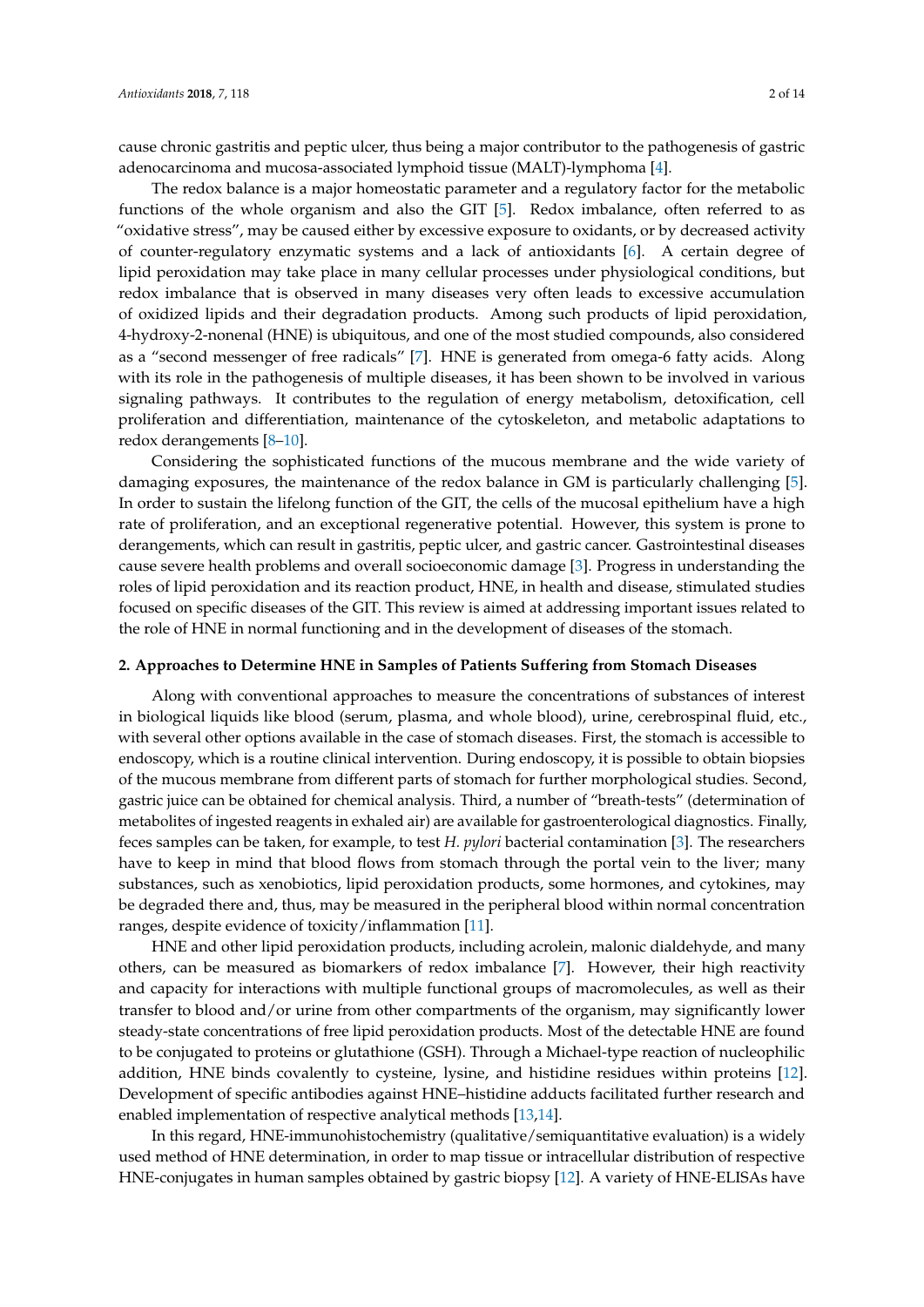been introduced that are applicable for quantitative evaluation of the levels of HNE-adducts in biological fluids, like blood serum, urine, or gastric juice [\[15\]](#page-9-7). Other antibody-based methods, which are often applied successfully, include immunofluorescence, immunogold electron microscopy, and immunoblotting [\[16\]](#page-9-8). However, since the use of antibodies for analytical purposes is often associated with technical problems, such as inaccessibility of some epitopes and/or their alterations, this may result in incomplete quantification [\[15\]](#page-9-7). Furthermore, higher degrees of protein modification can decrease the epitope recognition (non-linear dependence); therefore, the results of analyses based on antibody-dependent techniques should be interpreted very carefully. For clinical purposes, in particular, when histological samples are evaluated, the use of semiquantitative methods for HNE detection may be particularly reasonable [\[17](#page-9-9)[–20\]](#page-9-10). Free HNE can be accurately determined by high performance liquid chromatography, and a number of modifications of mass spectroscopy-based methods [\[21\]](#page-9-11). However, due to the high reactivity of free HNE and its low steady-state levels, the determination of HNE conjugates reveals more biologically/clinically relevant information, and may have substantial advantages [\[12\]](#page-9-4). The formation of protein conjugates is proportional to the mean levels of free HNE; therefore, antibody-based methods of staining and quantitative determination of HNE are considered to be quite accurate and reliable, especially if HNE–histidine adducts are monitored [\[12\]](#page-9-4). The last generation mass spectrometric techniques and instrumentations, in combination with enrichment and separation techniques, have been successfully applied to the determination not only of HNE, but also of its adducts with amino acids in proteins [\[22](#page-9-12)[–24\]](#page-9-13).

#### **3. HNE in the Stomach under Physiological Conditions**

In the lumen of the stomach, ingested food is exposed to low pH (hydrochloric acid) and proteolytic enzymes, such as pepsin, contributing to denaturation and degradation of proteins. However, a highly acidic medium facilitates, also, a variety of chemical reactions between different food components [\[1](#page-8-0)[,2\]](#page-8-1). Modeling of chemical processes taking place during gastric digestion reveals the possibility of iron- or metmyoglobin-catalyzed generation of substantial amounts of hydroperoxides and other lipid peroxidation products from components of common diets containing meat and unsaturated fats at low pH in the presence of water-dissolved oxygen. Notably, the ingestion of food rich in polyphenols dramatically lowers the generation of hydroperoxides, which may be, at least in part, responsible for the preventive effects of fruits and vegetables [\[2\]](#page-8-1). On the other hand, accumulation of lipid peroxidation products in the GM may be enhanced by consumption of large amounts of unsaturated fats that may be a part of many "healthy" diets or popular supplements containing polyunsaturated fatty acids (PUFAs) [\[25\]](#page-9-14). Therefore, food products containing significant quantities of PUFAs should be carefully processed and properly stored, in order to prevent their oxidation. Steady-state levels of HNE in the GM result from the rates of their generation/absorption and utilization [\[26\]](#page-10-0). The acidity of the chyme may also influence the stability of hydroperoxides and the likelihood of Michael addition within the gastric lumen, whereas the cells of the gastric epithelium are well protected from the acidic content by mucus. Noteworthy, *H. pylori* bacteria produce ammonia to provide protection from hydrochloric acid [\[27](#page-10-1)[,28\]](#page-10-2) and, therefore, create an alkaline local microenvironment at infection sites, that is more favorable for Michael reactions (Figure [1\)](#page-3-0).

Formation of HNE conjugates with glutathione and adducts with proteins may have heterogeneous consequences for the cells, depending on the role of respective residues. Depletion of reduced glutathione may increase vulnerability of the cells to oxidants and shift the redox balance to the pro-oxidant side. Addition of HNE to cysteine residues may alter function of proteins, and may have significant regulatory consequences, whereas binding to other sites (for example, histidine or lysine residues) may have not much effect on function, and can rather reflect the degree of HNE accumulation and possible oxidative damage [\[12,](#page-9-4)[29,](#page-10-3)[30\]](#page-10-4) (Figure [2\)](#page-5-0).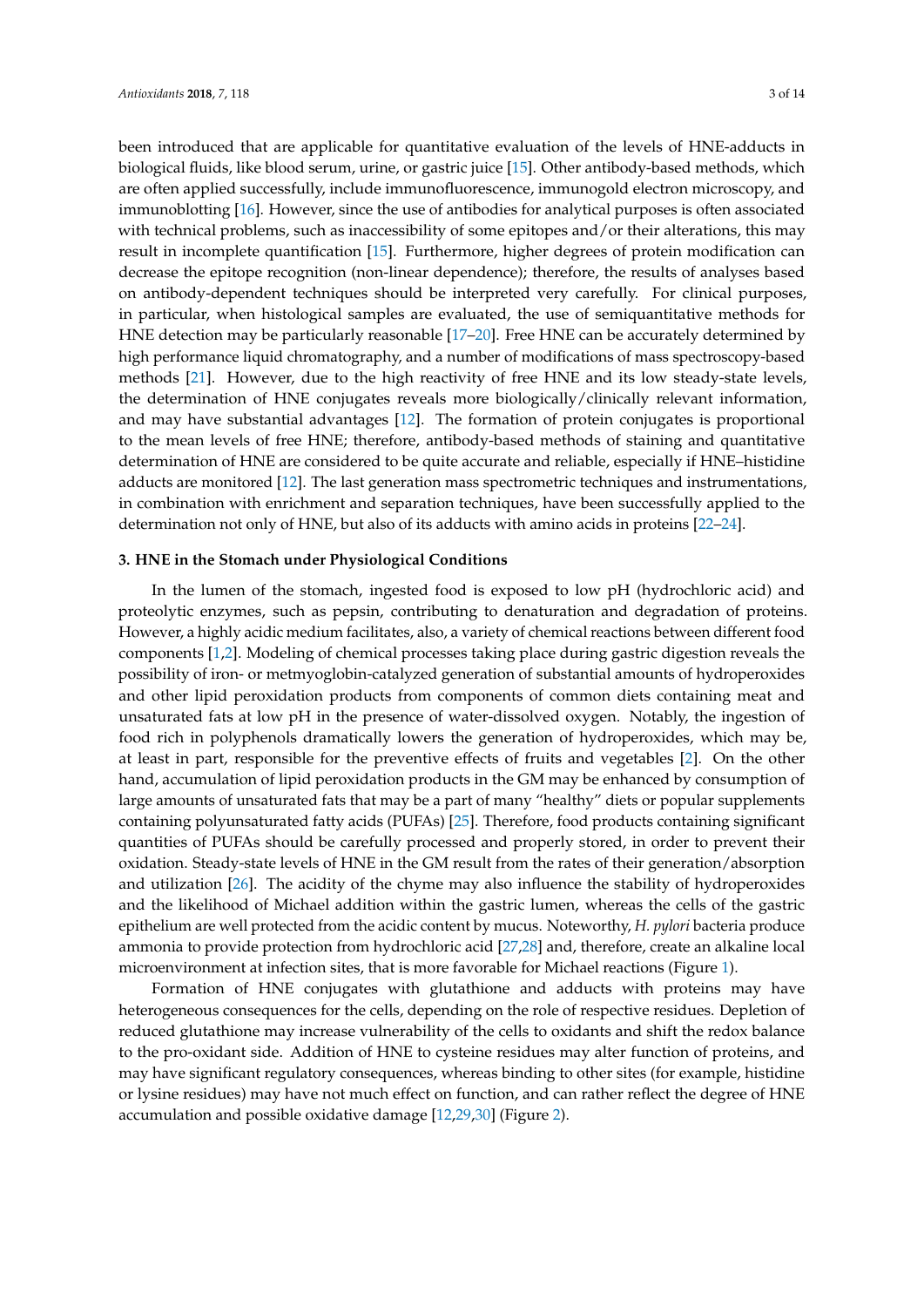<span id="page-3-0"></span>

**Figure 1.** Schematic presentation of major sources of 4-hydroxynonenal (HNE) in gastric mucosa and **Figure 1.** Schematic presentation of major sources of 4-hydroxynonenal (HNE) in gastric mucosa and the ways of its further transformations. Free HNE is a highly reactive molecule, capable of reacting the ways of its further transformations. Free HNE is a highly reactive molecule, capable of reacting with numerous targets within cells. HNE interfering with redox-sensitive pathways (for example, by binding to cysteine residues) may affect the function of redox-sensitive proteins. Conjugation of HNE with histidine or lysine residues of peptides and proteins are thought to be less important for signaling. However, even in these cases, HNE may bind enzymes, cytokines, and receptors, so they signaling. However, even in these cases, HNE may bind enzymes, cytokines, and receptors, so they may have important regulatory roles. Hence, such aldehyde-protein adducts can represent a source of HNE and cause secondary oxidative stress, while they can also be used as biomarkers for immunochemical detection of HNE, denoted as advanced lipoxidation end products (ALEs).

The epithelium of the GIT is highly proliferating and, depending on the location, it is completely renewed every 3–10 days. Therefore, the immunohistochemical pattern of HNE adducts mainly reflects the metabolic conditions within the mucosa (e.g., oxidative stress, exposure to xenobiotics) during the the metabolic conditions within the mucosa (e.g., oxidative stress, exposure to xenobiotics) during the are measure concluded which the matesar (e.g.) shadant concess, e.g. same to measurely dailing the last few days before taking the sample. Different HNE levels may occur rather as a result of recent alterations, than due to accumulation (for example with age), and are likely to depend on both the and these findings such that the content matter (for example with age), and the mass to depend on evaluate of epithelial cells and the rate of lipid peroxidation.

Functions interests and the conditions of the procedurities. and antrum was demonstrated for the majority of healthy volunteers [\[19\]](#page-9-15). Notably, almost all the stress, extreme with four demonstration for the majority of healthy vortations  $\{x\}$ , reducity, almost an the<br>samples, obtained from asymptomatic apparently healthy subjects, regardless of whether the patients examples, or annex from asymptomatic uppercurs, healing *stagens*, regardings or micater are partents have been *H. pylori*-positive or not, have shown mild to moderate HNE-immunopositivity in the cytoplasm of the gastric glandular epithelium, with only a few HNE-negative samples [\[19\]](#page-9-15). A likely explanation of these findings suggests that HNE may play a role in normal signaling and regulation explanation of these findings suggests that HNE may play a role in normal signaling and regulation of cellular functions in the GM under physiological conditions. HNE levels appear to be strictly approximate in the contract projects conditions in H<sub>NE</sub>–histidine conduct in GM and the conduct of the conduction maintained within a homeostatic range, providing adaptations to adverse factors, like metabolic comparison to compare the samples of intervence of intervence of intervence intervence of the samples of the samples of emotional stress, exogenous toxins that are occasionally ingested with food, or latent *H. pylori* that asymptomatic subjects have sufficient compensatory power to cope with the negative influence infection. Only excessive and/or prolonged oxidative stress may cause GM injury and inflammation, including *(Figure*) as discussed below (Figure [2\)](#page-5-0).

Interestingly, most of the *H. pylori*-positive subjects never experience clinically overt forms of mattedingly, med of the *In-pyon-positive* subjects never experience emitting overvioring or gastritis, peptic ulcer, or gastric cancer [\[31\]](#page-10-5). This observation is in line with observations that apparently subsequent parasympathetic impairment) [32]. Genetic defects, psychoemotional stress, and a healthy *H. pylori*-positive subjects show no difference in HNE–histidine conjugates in GM compared number of other factors and the automomy all that may lead to controls, despite occasional presence of inflammatory cells in the samples [\[19\]](#page-9-15). It is likely that asymptomatic subjects have sufficient compensatory power to cope with the negative influence of the asymptomatic subjects have sufficient compensatory power to cope with the negative influence of the as in pathogen. Only excessive virulence of certain *H. pylori* strains or lowered resistance of the host may pathogen. Only excessive virulence of certain *H. pylori* strains or lowered resistance of the host may relationships of heart rate variables of the mass  $\mu$  alterations with endothelial dysful as well as well as well as well as well as well as well as well as well as well as well as well as well as well as well as well as result in clinically significant manifestations. In this regard, it is known that sedentary lifestyle may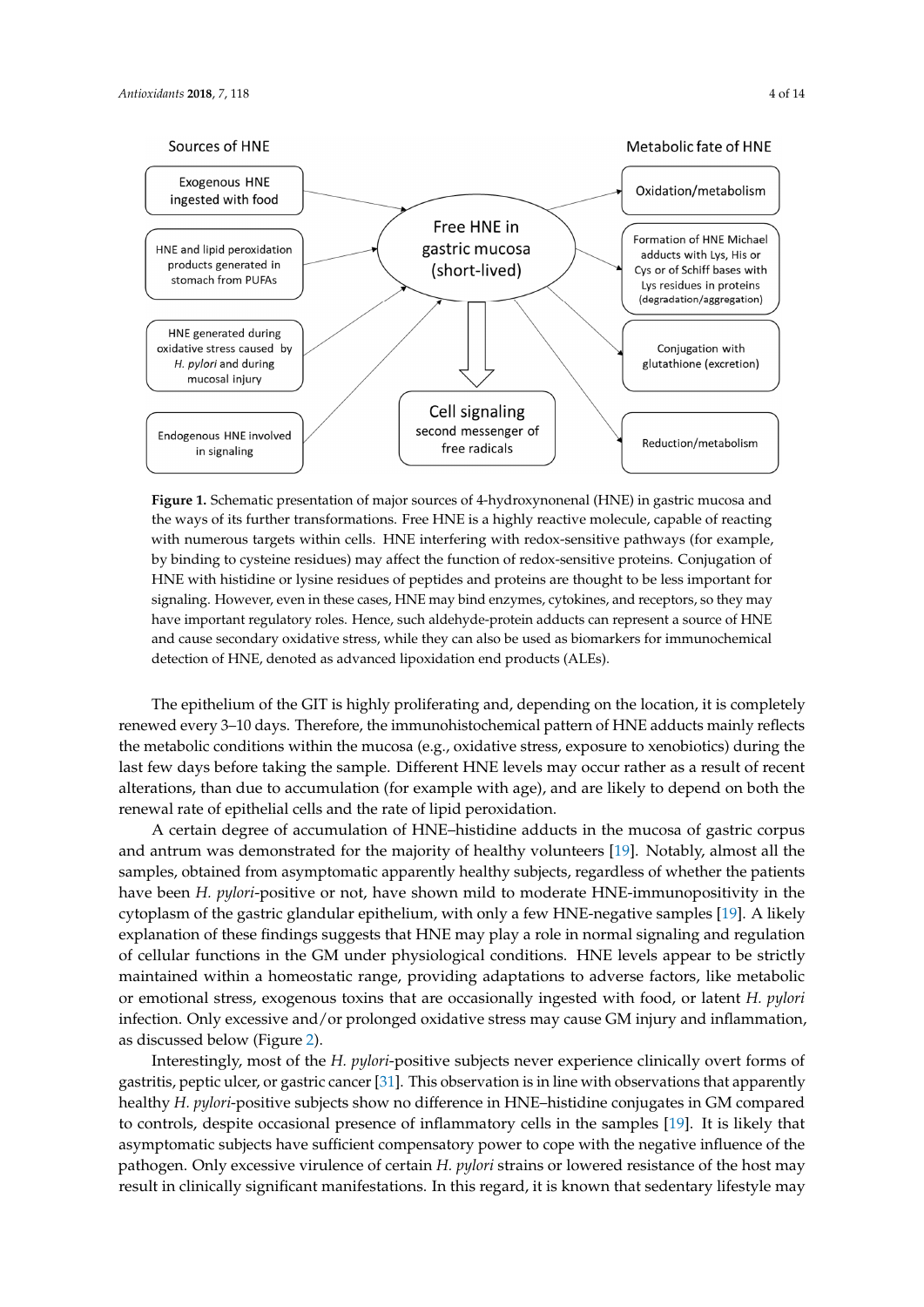"sympatho-excitation" [\[44\]](#page-10-17).

cause deleterious metabolic changes associated with activation of sympathetic tone (with subsequent parasympathetic impairment) [\[32\]](#page-10-6). Genetic defects, psychoemotional stress, and a number of other factors, may also contribute to autonomic imbalance that may lead to increased vulnerability of the GM [\[33–](#page-10-7)[35\]](#page-10-8). It has been reported that patients with chronic peptic ulcer disease show altered autonomic function, as measured by Holter electrocardiogram monitoring [\[36\]](#page-10-9). The relationships of heart rate variability alterations with endothelial dysfunction [\[37\]](#page-10-10), as well as oxidative stress [\[38\]](#page-10-11), were earlier noticed. Hence, not clearly intuitive, the relationships of autonomic function and redox balance attract growing attention. For example, an anti-inflammatory action of cholinergic (parasympathetic) signaling [\[39,](#page-10-12)[40\]](#page-10-13), adrenergic pathways' interference with  $H_2O_2$ -mediated insulin signaling [\[41\]](#page-10-14) and thermogenesis in adipose tissue [\[42\]](#page-10-15), were demonstrated. Moreover, the link between redox balance and autonomic function was hypothesized [\[43\]](#page-10-16), and is further confirmed by a recent observation that selective Nrf2 deletion in the rostral ventrolateral medulla in mice evokes hypertension and

Numerous epidemiological observations associate *H. pylori*-positivity with so called extra-gastric manifestations that include, but are not limited to, atherosclerosis, insulin resistance/diabetes type 2, diseases of liver and pancreas, and others [\[45–](#page-10-18)[49\]](#page-11-0). Proposed pathogenesis mechanisms include initial damage of GM caused by *H. pylori* and its virulence factors, oxidative stress and lipid peroxidation, local inflammation, release of pro-inflammatory cytokines and other bioactive mediators to the blood circulation, causing systemic effects and metabolic derangements [\[4,](#page-8-3)[50](#page-11-1)[–52\]](#page-11-2). Indeed, in *H. pylori*-positive healthy male subjects with a sedentary lifestyle, higher levels of fasting insulin and elevated homeostatic model assessment index (HOMA-index) were observed, compared to *H. pylori*-negative matches [\[47\]](#page-11-3). Another study showed significantly increased heart rate and sympathetic tone in *H. pylori*-positive asymptomatic volunteers. However, levels of the water-soluble HNE derivative 1,4-dihydroxynonane mercapturic acid (DHN-MA), iso-PGF2, pro- and anti-inflammatory cytokines, C-reactive protein, and a number of selected hormones, were not different between the groups, indicating that either the degree of local mucosal damage was not strong enough to cause marked elevation of studied parameters, or their mild/moderate elevation is obscured by the passage of blood through the liver [\[52\]](#page-11-2).

#### **4. HNE in Patients with** *H. pylori***-Associated Gastritis and Peptic Ulcer**

Despite its recent decline, the prevalence of *H. pylori* infection is still very high worldwide, ranging from rates between 20% and 40% in Western countries, to over 90% in many developing countries [\[3\]](#page-8-2). There is clear evidence that this microorganism is a causative factor for chronic gastritis type B and peptic ulcer. However, as mentioned above, most *H. pylori*-positive subjects are clinically healthy, and never develop gastritis or ulcer, suggesting that besides *H. pylori* and its virulence factors, conditions of the host organism play a crucial role in the outcome of this complex host–microbe interaction [\[4](#page-8-3)[,53\]](#page-11-4). This idea fits well into the framework of the classical concept of balance of factors of "aggression" and "cytoprotection" in GM. On the cellular level, this paradigm is consistent with our current understanding of the principles of redox balance maintenance under stress conditions [\[6\]](#page-8-5). GM injury and subsequent inflammation may take place when the capacity of antioxidant mechanisms is not sufficient to protect the cells from the damaging factors and related oxidative stress [\[5\]](#page-8-4).

Peptic ulcer and gastritis are, for a long time, known to be associated with redox imbalance and excessive lipid peroxidation [\[54\]](#page-11-5), as confirmed in numerous studies and with different study models [\[55\]](#page-11-6). Clinical studies are less abundant, and only a few of them address the issue of oxidative stress and lipid peroxidation in GM. The use of gastric endoscopy enables obtaining of mucosal tissue samples for further histological examination. In the group of *H. pylori*-positive peptic ulcer patients, significantly higher accumulation of HNE–histidine adducts in GM compared to control group was clearly demonstrated [\[19\]](#page-9-15). In some cases, severe immunopositivity of nuclei and perinuclear spaces, along with diffuse accumulation of HNE–histidine conjugates in cytoplasm of the cells was observed, pointing to an impaired redox balance in the GM of these patients [\[18](#page-9-16)[,19\]](#page-9-15).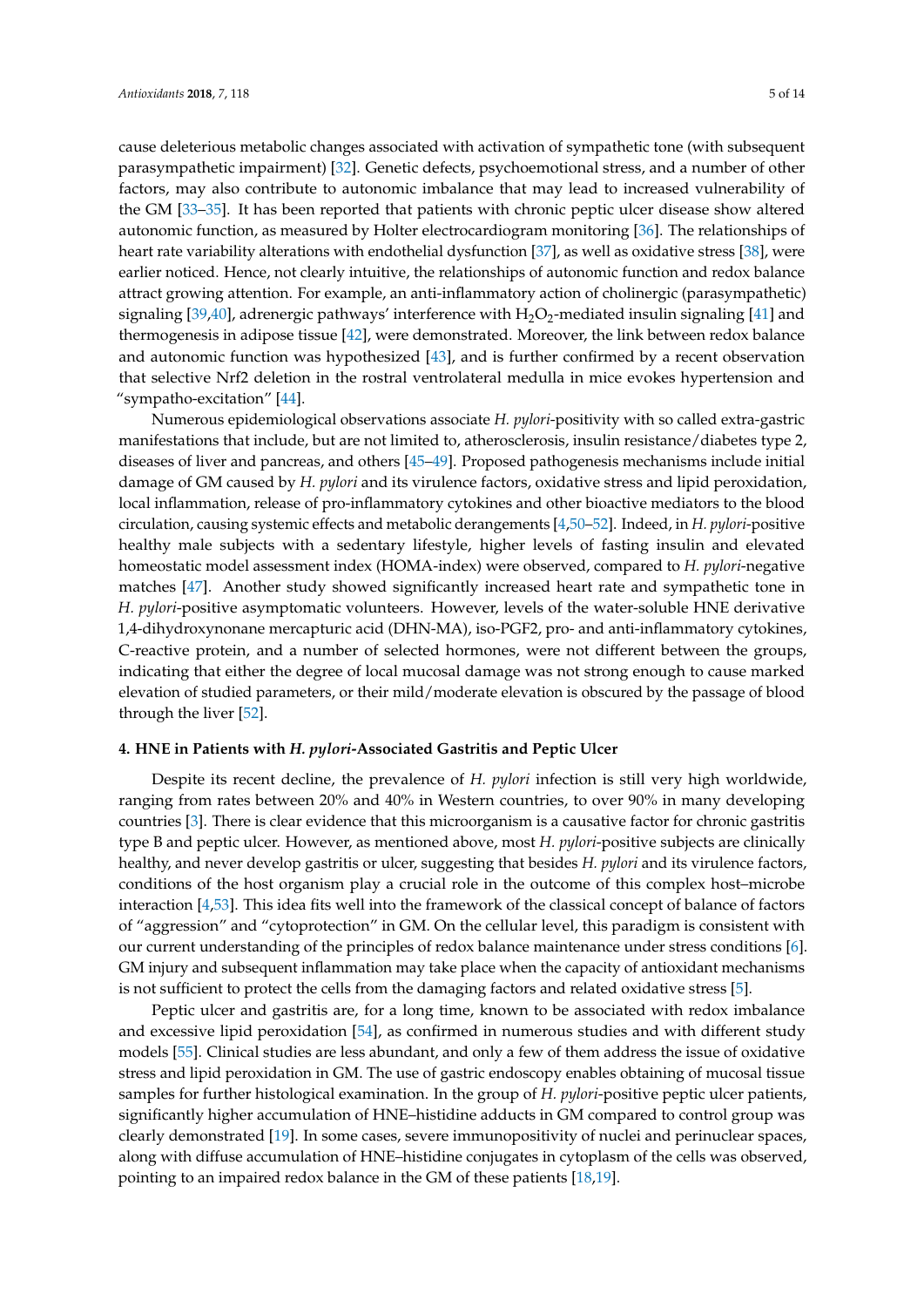<span id="page-5-0"></span>

**Figure 2.** Physiological and pathophysiological effects of HNE on the gastric mucosa depend on the **Figure 2.** Physiological and pathophysiological effects of HNE on the gastric mucosa depend on the HNE concentration. Steady-state HNE levels inversely correlate with the cellular redox status, and HNE concentration. Steady-state HNE levels inversely correlate with the cellular redox status, and are a function of the rate of its generation and metabolization. HNE content is regulated by the activities of alcohol and aldehyde dehydrogenases, and of glutathione *S*-transferases, depending mostly on the level of reduced glutathione and affinity to [cel](#page-11-7)lular proteins [56]. The overall pathophysiological consequences of HNE generation reflect the tissue/cellular redox (im)balance, and depend on the type consequences of HNE generation reflect the tissue/cellular redox (im)balance, and depend on the type<br>of cells and the reaction of neighboring cells to the onset of lipid peroxidation. The cells often behave as individuals, not as a homogenous population, which is relevant for carcinogenic effects of HNE and<br>for its involvement in (regulation of) host defense against cancer [\[57–](#page-11-8)[60\]](#page-11-9). for its involvement in (regulation of) host defense against cancer  $[57–60]$ .

The pharmacological approach to treat chronic gastritis and peptic ulcer via eradication of The pharmacological approach to treat chronic gastritis and peptic ulcer via eradication of *H. pylori* proved to be very successful from the clinical point of view, as it allows most of the patients to be cured of these diseases [\[61\]](#page-11-10). In addition, there are reasons to expect that eradication of this microorganism may be useful for prevention and/or treatment of other diseases associated with *H. pylori*, including metabolic syndrome, type 2 diabetes, non-alcoholic fatty liver disease, or atherosclerosis [\[62–](#page-11-11)[64\]](#page-12-0). How an infection with *H. pylori* may result in systemic pathological effects, as well as the biochemical mechanisms that may contribute to metabolic deteriorations in *H. pylori-positive patients, needs to be* further elucidated.

Despite obvious clinical efficiency, there are reports indicating persistence of HNE–histidine Despite obvious clinical efficiency, there are reports indicating persistence of HNE–histidine adducts, hyperaccumulation in peptic ulcer patients, even after successful eradication of *H. pylori*, adducts, hyperaccumulation in peptic ulcer patients, even after successful eradication of *H. pylori*, at least in the period of 4 weeks after completing antimicrobial treatment [\[18\]](#page-9-16). This is consistent with clinical observations that some patients still have symptoms (epigastric pain, nausea, reduced clinical observations that some patients still have symptoms (epigastric pain, nausea, reduced appetite, etc.) for several months after treatment [\[65\]](#page-12-1). It might be possible that metabolic dysfunction in these patients, as an integral part of ulcer disease, contributes to pathogenesis of gastric injury independent of persisting *H. pylori* occurrence. The combination of these two as well as any additional factors is known to increase the risk of ulcerations. In this regard, smoking, psychoemotional stress, unhealthy lifestyle, and suboptimal nutrition may be crucial for the outcome of host–microbial interaction [\[34](#page-10-19)[,66\]](#page-12-2). Thus, it depends on the power of intrinsic cytoprotective mechanisms (genetics, sufficient blood microcirculation in stomach, effective autonomic regulation) and exogenous factors (*H. pylori*, ingestion

(*H. pylori*, ingestion of toxins, and products of PUFA peroxidation), and may vary from long-term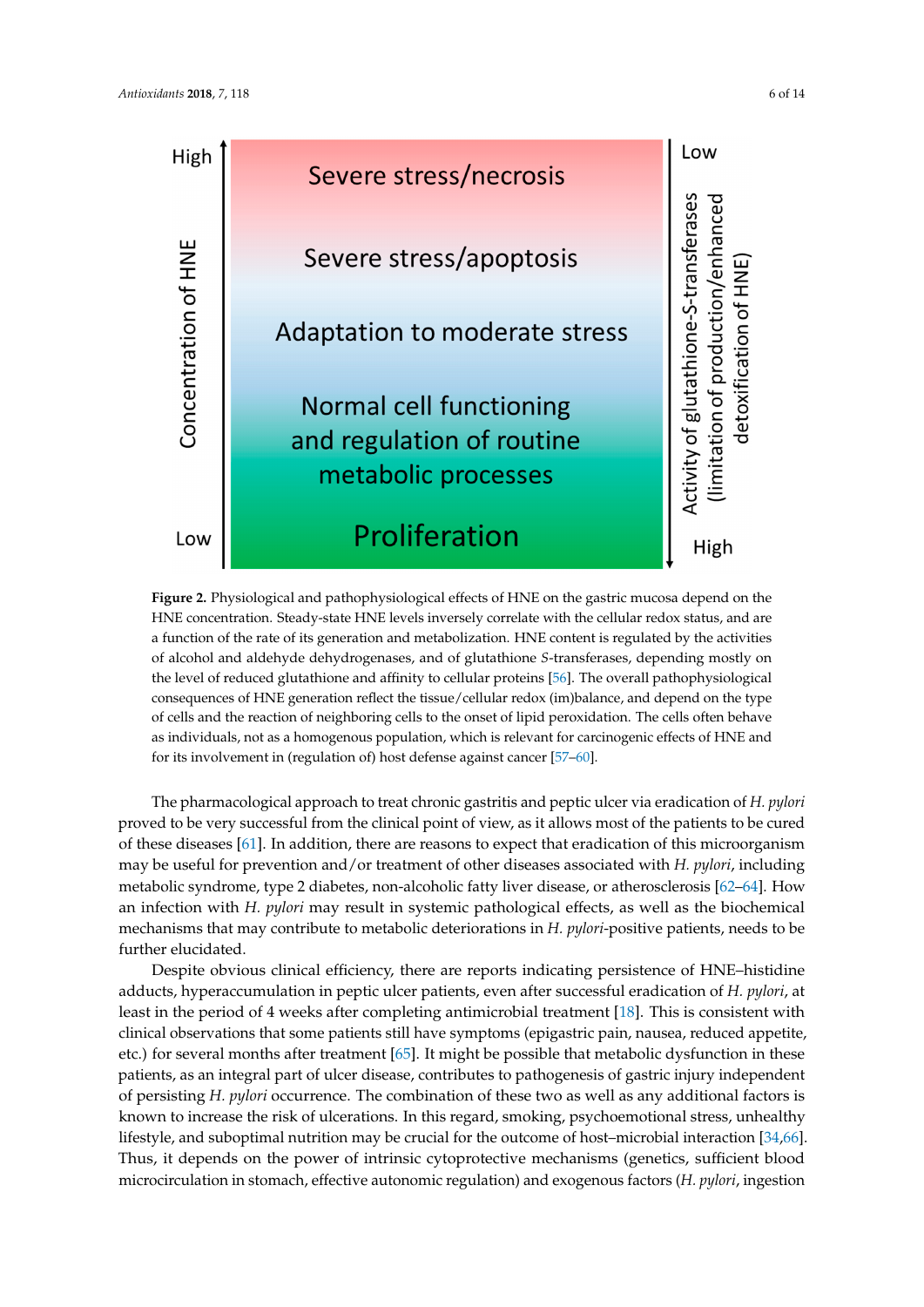of toxins, and products of PUFA peroxidation), and may vary from long-term asymptomatic carrying to chronic gastritis type B, with the periods of exacerbation and remission, peptic stomach ulcers, and/or duodenum or transformations in the form of MALT-lymphoma or gastric adenocarcinoma.

#### **5. HNE in Gastric Carcinogenesis**

The GM is exposed to different types of exogenous chemical agents, and reactive species are generated in the stomach during digestion. Some of them may be toxic and cause damage to the gastric epithelium, and some may also be carcinogenic [\[2\]](#page-8-1). Chronic inflammation and oxidative stress caused by *H. pylori* infection are also major contributors to malignant transformation of the cells of GM [\[50](#page-11-1)[,67\]](#page-12-3). The idea to eradicate *H. pylori* in all carriers, even in asymptomatic ones, is gaining popularity, as some recently published trials showed positive results [\[68\]](#page-12-4). Moreover, eradication of *H. pylori* seems to be reasonable also in patients with early stages of gastric cancer undergoing endoscopic resection, since it decreases the rates of metachronous cancers compared to control group [\[69\]](#page-12-5). In this context, genotoxicity of supraphysiological levels of HNE and other lipid peroxidation products may be important for carcinogenesis, as well [\[70](#page-12-6)[,71\]](#page-12-7).

The role of HNE in malignant transformation and growth is ambiguous. On the one hand, HNE can diffuse from the site of generation into the nucleus and bind, covalently, to DNA molecules, causing mutations and supporting carcinogenesis [\[71\]](#page-12-7), while, on the other hand, it is influencing pathways regulating proliferation, differentiation, and apoptosis of transformed cells. Depending on the activity of detoxifying systems in cancer cells, HNE may be toxic to them or can stimulate their growth and enforce resistance to cytostatic drugs [\[72\]](#page-12-8).

While, in the case of acute and chronic GM injury caused by *H. pylori* and gastrotoxic agents, oxidative stress and increased lipid peroxidation is well documented, in case of gastric cancer, it is not. As it was shown by Ma et al. (2013), serum levels of major lipid peroxidation products, such as HNE, malonic dialdehyde, conjugated dienes, and 8-iso-prostaglandin F2α, were all decreased in cancer patients compared to control group [\[73\]](#page-12-9). Hence, though not statistically significant, lower levels of HNE were also observed in *H. pylori*-positive vs. *H. pylori*-negative patients, that may support the idea that moderate (or local) activation of lipid peroxidation may stimulate systemic activation of detoxification mechanisms through, for example, Nrf2-dependent mechanisms [\[72\]](#page-12-8).

## **6. HNE in Alcohol- and Non-Steroid Anti-Inflammatory Drug (NSAID)-Induced Gastropathy**

Alcohol and a rapidly growing use of NSAIDs are, jointly, the second most important cause of gastric injury after *H. pylori* [\[66\]](#page-12-2). Evidence from well-established animal models of GM injury suggests two principal mechanisms responsible for tissue damage. The first, a direct toxic effect on GM, and the second, limitation of gastric microcirculatory blood flow that is essential for a proper rate of proliferation, mucus secretion, etc., through decreased levels of gastroprotective prostaglandin  $E<sub>2</sub>$  with subsequent endothelial dysfunction and autonomic dysregulation, that may cause oxidative stress [\[74,](#page-12-10)[75\]](#page-12-11). Both mechanisms contribute to the development of severe local oxidative stress, excessive lipid peroxidation, and accumulation of its products, including HNE, mostly covalently bound to proteins [\[54\]](#page-11-5).

The important role of autonomic dysregulation is often ignored in case of diseases of stomach. It is known that an elevated sympathetic tone limits blood flow in the organs of gastrointestinal tract, and caused endothelial dysfunction, which is crucial for gastroprotection; therefore, autonomic imbalance may significantly potentiate the damaging effects of alcohol and NSAIDs [\[76,](#page-12-12)[77\]](#page-12-13).

#### **7. Pharmacological and Non-Pharmacological Approaches to Reduce Redox Imbalance in GM**

Considering multiple etiologic and pathogenic factors that may interact with each other and contribute to GM damage, there are a number of different approaches in order to prevent or treat gastric injuries (Table [1\)](#page-7-0).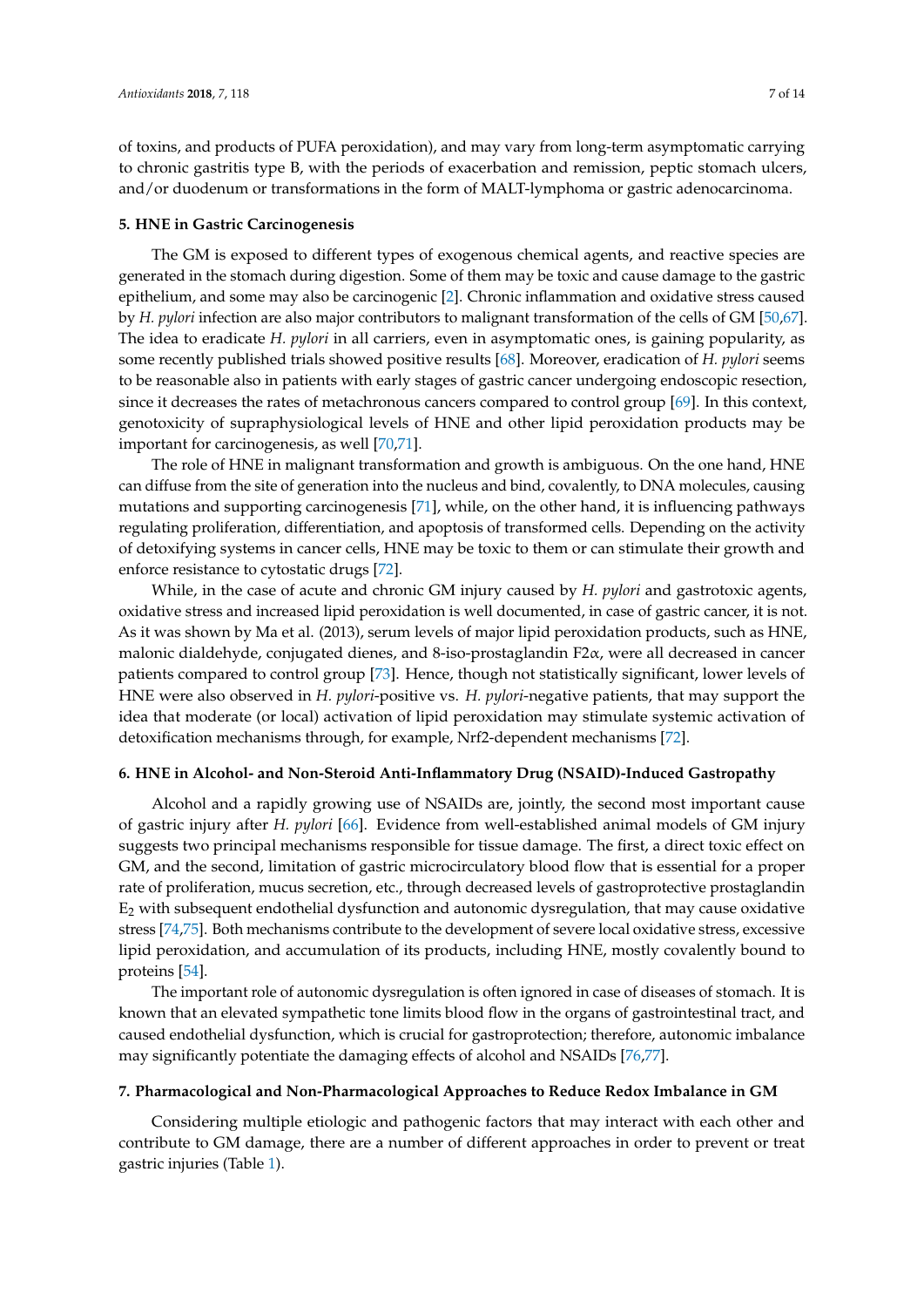Eradication of *H. pylori* with a combination of two antibiotics and proton pump inhibitors has been proven to be effective in most of the *H. pylori*-positive patients suffering from gastritis and peptic ulcer [\[61\]](#page-11-10). However, in some of these patients, elimination of the microbial factor is not sufficient, and symptoms, as well as redox imbalance, may persist long after completion of the treatment [\[18](#page-9-16)[,65\]](#page-12-1). Moreover, eradication of *H. pylori* does not significantly lower the risk of gastric cancer, at least within a few years after eradication, and the statistical difference becomes significant only after 8–10 years [\[78\]](#page-12-14). Therefore, other approaches are also needed in order to overcome these limitations and to address other aspects of GM injury pathogenesis.

<span id="page-7-0"></span>**Table 1.** Selected pharmacological and non-pharmacological interventions and their effects on HNE production/utilization in gastric mucosa.

| Intervention                                                        | <b>Target Process/Pharmacological Effect</b>                                                                                                                                         | References |
|---------------------------------------------------------------------|--------------------------------------------------------------------------------------------------------------------------------------------------------------------------------------|------------|
| Proton pump inhibitors, $H_2$<br>histamine receptor inhibitors      | Reduction of acidity, decreased proteolytic activity of gastric<br>juice/decreased gastric injury (production of HNE)                                                                | [61, 66]   |
| Antibiotics                                                         | H. pylori eradication/decreased gastric injury (production<br>of HNE)                                                                                                                | [61, 66]   |
| NO, CO, $H_2S$ -releasing<br><b>NSAIDs</b>                          | Release of CO, NO, and/or $H_2S$ modulates redox signaling,<br>improves endothelial function, and improves<br>microcirculation/reduced production and improved<br>utilization of HNE | [75, 76]   |
| Antioxidants/polyphenols<br>present in food                         | Reduced lipid peroxidation of PUFAs in stomach/reduced<br>absorption of exogenous HNE                                                                                                | [2,79]     |
| Phytochemical and<br>phytotoxins with moderate<br>prooxidant action | Nrf-2 activators induce expression of antioxidant genes and<br>increase detoxification of HNE                                                                                        | [20, 80]   |
| Interval hypoxic training                                           | Improvement of autonomic control of microcirculation and<br>function of internal organs                                                                                              | [81, 82]   |
| Exercise, intermittent fasting,<br>caloric restriction              | Activation of autophagy, reduction of systemic<br>inflammatory response, improvement of protein quality<br>control and autonomic regulation                                          | [83]       |
| Ulcer-healing drugs<br>(actovegin, solcoseryl etc.)                 | Mechanism unknown, suggested influence on<br>microcirculation and/or endothelial function                                                                                            | [84,85]    |

Since substantial amounts of gastrotoxic substances may be ingested with food or generated during digestion, the idea to use drugs, supplements, or certain types of food able to neutralize toxins or reduce the rate of lipid peroxidation was actively explored. Indeed, subjects consuming more fruits and vegetables show lower incidence of gastric diseases, especially gastric cancer [\[86\]](#page-13-2). Studies also show that polyphenols reduce the formation of hydroperoxides in stomach and in in vitro models of gastric digestion [\[2](#page-8-1)[,79\]](#page-12-15). Pre- and probiotics [\[87\]](#page-13-3), as well as a number of plant-derived traditional, medicines or extracts, were also shown to be protective against gastric and intestinal mucosal damage and may improve redox balance in mucous membranes in different parts of the GIT [\[20\]](#page-9-10). Thus, a number of natural compounds present in fruit and vegetables (e.g., phenolic flavonoids, lycopenes, carotenoids, glucosinolates) act as radical-trapping antioxidants, and they represent not a only useful and convenient beneficial health-promoting approach, due to their natural occurrence and abundance, but also a model for the development of novel drugs aimed to modulate redox balance [\[88\]](#page-13-4).

The molecular mechanisms underlying protective effects of beneficial compounds are often not yet elucidated, but at least some of them may act via a hormetic response, when moderate prooxidant action causes the activation of defense mechanisms (for example, by induction of target genes of the Nrf-2 transcription factor) [\[72\]](#page-12-8). Alternatively, they may contribute to increased mucosal microcirculation through improvement of endothelial function or parasympathetic tone, as it has been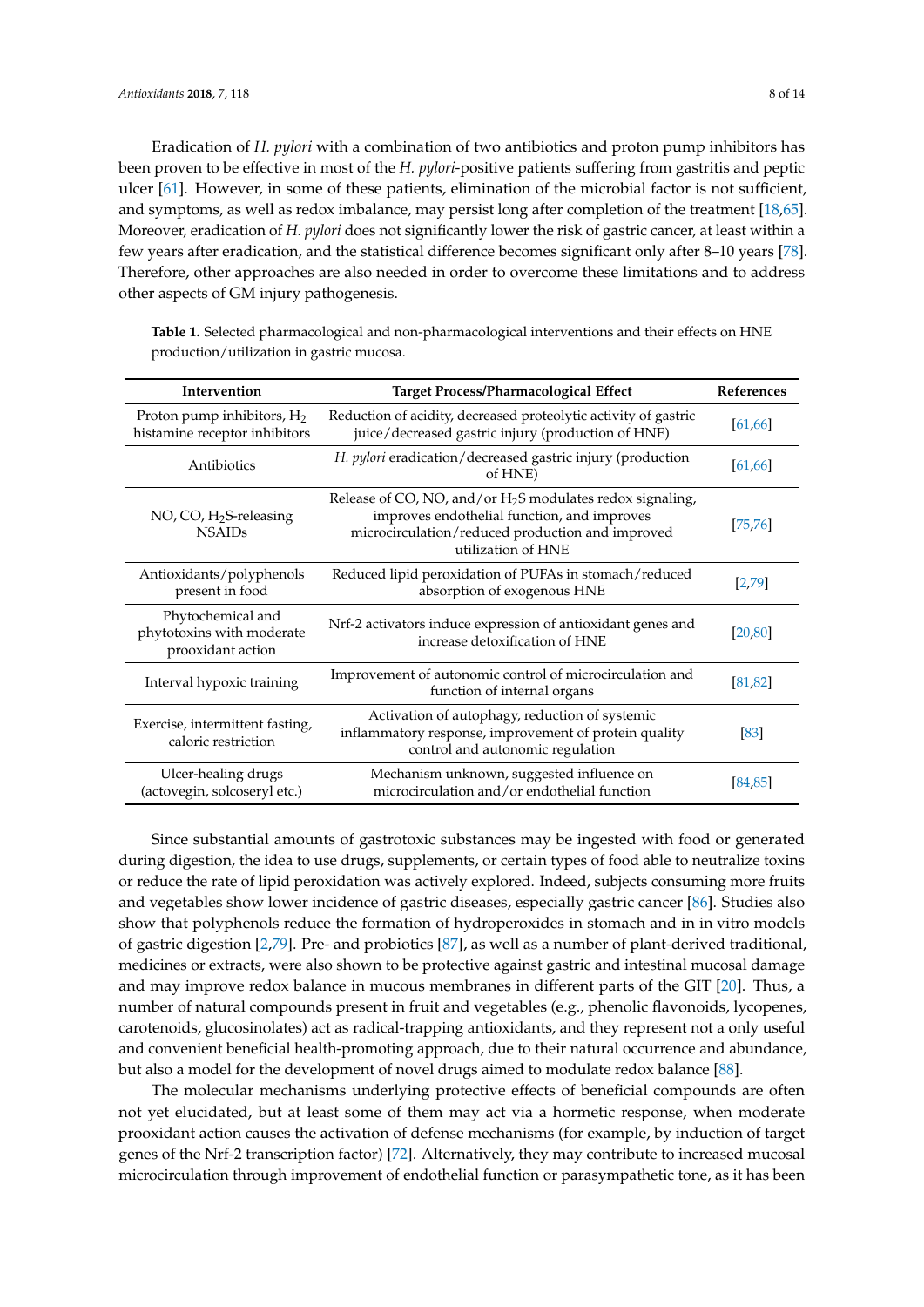shown for Actovegin, which has been used as an anti-ulcer drug for several decades [\[85\]](#page-13-1). Among non-pharmacological interventions that showed some efficiency in the case of peptic ulcer disease is also interval hypoxic training [\[81\]](#page-12-17). Exact gastroprotective mechanisms in this case are not clear as well, but it is likely that the mechanism includes improvements of autonomic balance and enhanced microcirculation [\[82\]](#page-12-18).

Therapeutic use of NSAIDs is overwhelming, and in order to reduce their gastrotoxicity, a wide range of new formulations are introduced or are under development [\[89\]](#page-13-5). For example, a number of nitric oxide (NO)-, carbon monoxide (CO)-, or hydrogen sulfide (H<sub>2</sub>S)-releasing derivatives of acetylsalicylic acid and other NSAIDs were shown to be as pharmacologically effective as traditional drugs, but have preventive effects against NSAID-induced gastrotoxicity via improvement of endothelial function, and anti-inflammatory and cytoprotective effects [\[75](#page-12-11)[,76\]](#page-12-12). Protective actions of these drugs may be also closely related to HNE signaling pathways and maintenance of redox balance in GM.

## **8. Conclusions**

The integrity, high functional activity, and sufficient regeneration rate of GM in harsh conditions is very challenging. The health of gastric epithelium highly depends on the efficiency of redox balance maintenance, antioxidant defense, and activity of detoxifying systems within the cells, as well as robustness of blood supply. The products of lipid peroxidation, in particular, of HNE and its protein/histidine adducts, are important mediators in physiological adaptive reactions, cell signaling, and are also implicated in pathogenesis of numerous gastric diseases. Hence, while the mechanisms and consequences of HNE generation in response to strong stressors during acute and chronic gastric injury are well studied, many other important issues related to gastric carcinogenesis, tumor growth and progression, the condition of GM after eradication of *H. pylori*, and many others, still need extensive studies and new comprehensive approaches.

**Author Contributions:** Both authors contributed to conceptualization, original draft preparation, review and editing, and preparation of the figures.

**Funding:** This work was supported by COST Actions B35 "LPO-lipid peroxidation associated disorders", CM1001 "Chemistry of non-enzymatic protein modification–modulation of protein structure and function", "BM1203", "EU-ROS", "New concepts and views in redox biology and oxidative stress research", CA16112 "Personalized Nutrition in aging society: redox control of major age-related diseases", A.C. was supported by the Georg Forster (HERMES) Scholarship from Alexander Von Humboldt Foundation (Bonn, Germany).

**Acknowledgments:** The authors are grateful to all the colleagues and collaborators that contributed to the research that has been done at the Department of Internal Medicine #1 and other departments of Danylo Halytskyi Lviv National Medical University (Lviv, Ukraine), Rudjer Boskovic Institute and School of Medicine of the University of Zagreb (Zagreb, Croatia). Authors express special gratefulness to Dr. Holger Steinbrenner (Department of Nutrigenomics, Institute of Nutrition, Friedrich Schiller University Jena, Jena, Germany) for valuable comments regarding manuscript.

**Conflicts of Interest:** The authors declare no conflict of interest.

## **References**

- <span id="page-8-0"></span>1. Sherwood, L. *Human Physiology: From Cells to Systems*; Cengage Learning: Boston, MA, USA, 2015.
- <span id="page-8-1"></span>2. Kanner, J.; Lapidot, T. The stomach as a bioreactor: Dietary lipid peroxidation in the gastric fluid and the effects of plant-derived antioxidants. *Free Radic. Biol. Med.* **2001**, *31*, 1388–1395. [\[CrossRef\]](http://dx.doi.org/10.1016/S0891-5849(01)00718-3)
- <span id="page-8-2"></span>3. Mentis, A.; Lehours, P.; Mégraud, F. Epidemiology and Diagnosis of Helicobacter pylori infection. *Helicobacter* **2015**, *20* (Suppl. 1), 1–7. [\[CrossRef\]](http://dx.doi.org/10.1111/hel.12250)
- <span id="page-8-3"></span>4. Sgouras, D.N.; Trang, T.T.H.; Yamaoka, Y. Pathogenesis of Helicobacter pylori Infection. *Helicobacter* **2015**, *20* (Suppl. 1), 8–16. [\[CrossRef\]](http://dx.doi.org/10.1111/hel.12251) [\[PubMed\]](http://www.ncbi.nlm.nih.gov/pubmed/26372819)
- <span id="page-8-4"></span>5. Pérez, S.; Taléns-Visconti, R.; Rius-Pérez, S.; Finamor, I.; Sastre, J. Redox signaling in the gastrointestinal tract. *Free Radic. Biol. Med.* **2017**, *104*, 75–103. [\[CrossRef\]](http://dx.doi.org/10.1016/j.freeradbiomed.2016.12.048) [\[PubMed\]](http://www.ncbi.nlm.nih.gov/pubmed/28062361)
- <span id="page-8-5"></span>6. Sies, H.; Berndt, C.; Jones, D.P. Oxidative Stress. *Annu. Rev. Biochem.* **2017**, *86*, 715–748. [\[CrossRef\]](http://dx.doi.org/10.1146/annurev-biochem-061516-045037) [\[PubMed\]](http://www.ncbi.nlm.nih.gov/pubmed/28441057)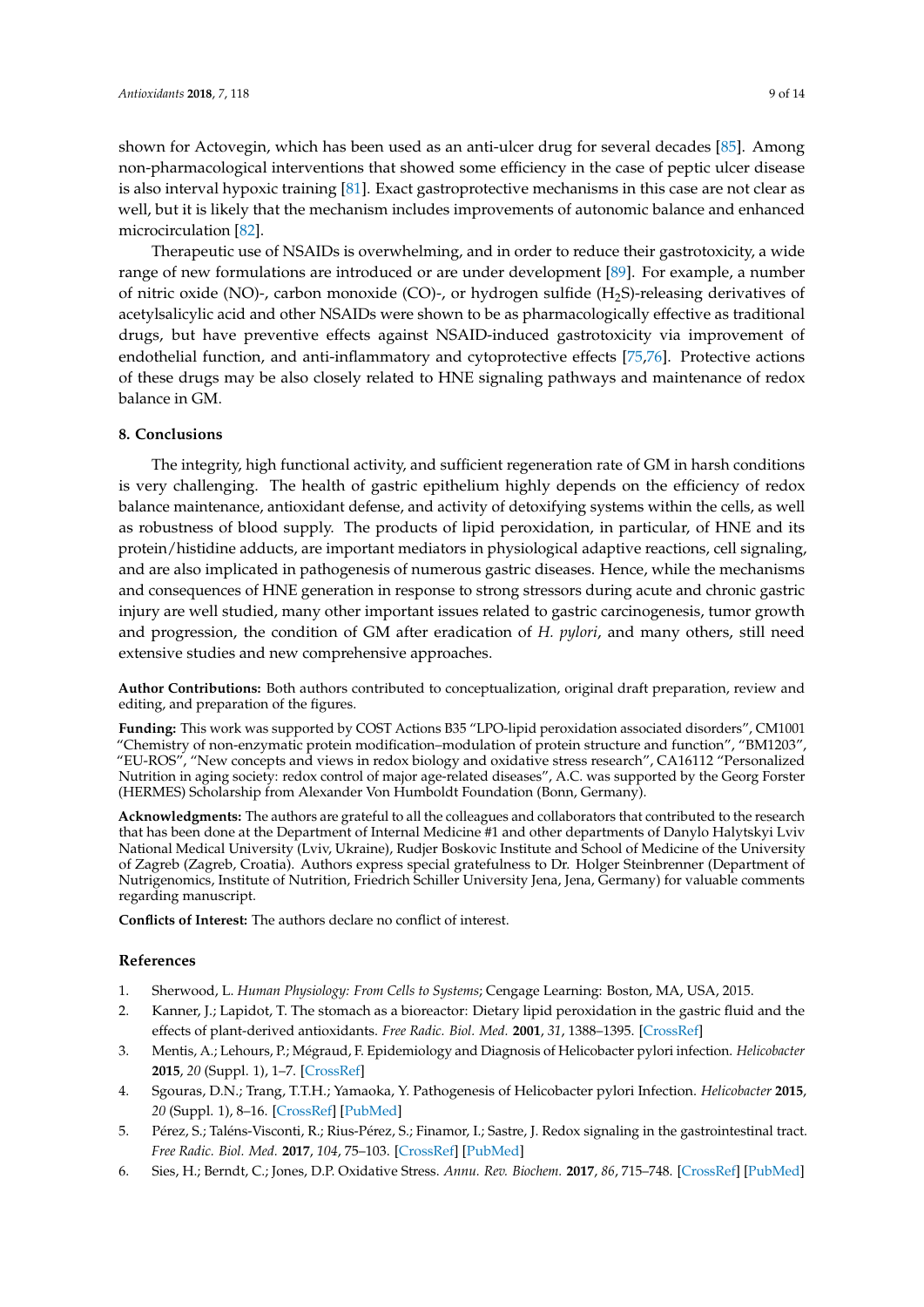- <span id="page-9-0"></span>7. Zarkovic, N. 4-Hydroxynonenal as a bioactive marker of pathophysiological processes. *Mol. Asp. Med.* **2003**, *24*, 281–291. [\[CrossRef\]](http://dx.doi.org/10.1016/S0098-2997(03)00023-2)
- <span id="page-9-1"></span>8. Zarkovic, N.; Cipak Gasparovic, A.; Cindrić, M.; Waeg, G.; Borović Šunjić, S.; Mrakovčić, L.; Jaganjac, M.; Kolenc, D.; Andrišić, L.; Gverić Ahmetašević, S.; et al. 4-Hydroxynonenal-protein adducts as biomarkers of oxidative stress, lipid peroxidation and oxidative homeostasis. In Proceedings of the Free Radicals Health and Lifestyle, Rome, Italy, 26–29 August 2009; pp. 37–44.
- 9. Žarković, N.; Žarković, K.; Schaur, R.J.; Štolc, S.; Schlag, G.; Redl, H.; Waeg, G.; Borović, S.; Lončarić, I.; Jurić, G.; et al. 4-Hydroxynonenal as a second messenger of free radicals and growth modifying factor. *Life Sci.* **1999**, *65*, 1901–1904. [\[CrossRef\]](http://dx.doi.org/10.1016/S0024-3205(99)00444-0)
- <span id="page-9-2"></span>10. Schaur, R.; Siems, W.; Bresgen, N.; Eckl, P. 4-Hydroxy-nonenal—A Bioactive Lipid Peroxidation Product. *Biomolecules* **2015**, *5*, 2247–2337. [\[CrossRef\]](http://dx.doi.org/10.3390/biom5042247) [\[PubMed\]](http://www.ncbi.nlm.nih.gov/pubmed/26437435)
- <span id="page-9-3"></span>11. Kirpich, I.A.; Marsano, L.S.; McClain, C.J. Gut-Liver Axis, Nutrition, and Non Alcoholic Fatty Liver Disease. *Clin. Biochem.* **2015**, *48*, 923–930. [\[CrossRef\]](http://dx.doi.org/10.1016/j.clinbiochem.2015.06.023) [\[PubMed\]](http://www.ncbi.nlm.nih.gov/pubmed/26151226)
- <span id="page-9-4"></span>12. Zarkovic, K.; Jakovcevic, A.; Zarkovic, N. Contribution of the HNE-immunohistochemistry to modern pathological concepts of major human diseases. *Free Radic. Biol. Med.* **2017**, *111*, 110–126. [\[CrossRef\]](http://dx.doi.org/10.1016/j.freeradbiomed.2016.12.009) [\[PubMed\]](http://www.ncbi.nlm.nih.gov/pubmed/27993730)
- <span id="page-9-5"></span>13. Toyokuni, S.; Miyake, N.; Hiai, H.; Hagiwara, M.; Kawakishi, S.; Osawa, T.; Uchida, K. The monoclonal antibody specific for the 4-hydroxy-2-nonenal histidine adduct. *FEBS Lett.* **1995**, *359*, 189–191. [\[CrossRef\]](http://dx.doi.org/10.1016/0014-5793(95)00033-6)
- <span id="page-9-6"></span>14. Waeg, G.; Dimsity, G.; Esterbauer, H. Monoclonal antibodies for detection of 4-hydroxynonenal modified proteins. *Free Radic. Res.* **1996**, *25*, 149–159. [\[CrossRef\]](http://dx.doi.org/10.3109/10715769609149920) [\[PubMed\]](http://www.ncbi.nlm.nih.gov/pubmed/8885333)
- <span id="page-9-7"></span>15. Weber, D.; Milkovic, L.; Bennett, S.J.; Griffiths, H.R.; Zarkovic, N.; Grune, T. Measurement of HNE-protein adducts in human plasma and serum by ELISA-Comparison of two primary antibodies. *Redox Biol.* **2013**, *1*, 226–233. [\[CrossRef\]](http://dx.doi.org/10.1016/j.redox.2013.01.012) [\[PubMed\]](http://www.ncbi.nlm.nih.gov/pubmed/24024156)
- <span id="page-9-8"></span>16. Sousa, B.C.; Pitt, A.R.; Spickett, C.M. Chemistry and analysis of HNE and other prominent carbonyl-containing lipid oxidation compounds. *Free Radic. Biol. Med.* **2017**, *111*, 294–308. [\[CrossRef\]](http://dx.doi.org/10.1016/j.freeradbiomed.2017.02.003) [\[PubMed\]](http://www.ncbi.nlm.nih.gov/pubmed/28192230)
- <span id="page-9-9"></span>17. Zarkovic, K.; Uchida, K.; Kolenc, D.; Hlupic, L.; Zarkovic, N. Tissue distribution of lipid peroxidation product acrolein in human colon carcinogenesis. *Free Radic. Res.* **2006**, *40*, 543–552. [\[CrossRef\]](http://dx.doi.org/10.1080/10715760500370048) [\[PubMed\]](http://www.ncbi.nlm.nih.gov/pubmed/16753831)
- <span id="page-9-16"></span>18. Cherkas, A.; Yelisyeyeva, O.; Semen, K.; Zarković, K.; Kaminskyy, D.; Gasparović, A.C.; Jaganjac, M.; Lutsyk, A.; Waeg, G.; Zarkovic, N. Persistent accumulation of 4-hydroxynonenal-protein adducts in gastric mucosa after Helicobacter pylori eradication. *Coll. Antropol.* **2009**, *33*, 815–821. [\[PubMed\]](http://www.ncbi.nlm.nih.gov/pubmed/19860109)
- <span id="page-9-15"></span>19. Yelisyeyeva, O.; Cherkas, A.; Zarkovic, K.; Semen, K.; Kaminskyy, D.; Waeg, G.; Zarkovic, N. The distribution of 4-hydroxynonenal-modified proteins in gastric mucosa of duodenal peptic ulcer patients. *Free Radic. Res.* **2008**, *42*, 205–211. [\[CrossRef\]](http://dx.doi.org/10.1080/10715760801975743) [\[PubMed\]](http://www.ncbi.nlm.nih.gov/pubmed/18344114)
- <span id="page-9-10"></span>20. Cherkas, A.; Zarkovic, K.; Cipak Gasparovic, A.; Jaganjac, M.; Milkovic, L.; Abrahamovych, O.; Yatskevych, O.; Waeg, G.; Yelisyeyeva, O.; Zarkovic, N. Amaranth oil reduces accumulation of 4-hydroxynonenal-histidine adducts in gastric mucosa and improves heart rate variability in duodenal peptic ulcer patients undergoing Helicobacter pylori eradication. *Free Radic. Res.* **2018**, *52*, 135–149. [\[CrossRef\]](http://dx.doi.org/10.1080/10715762.2017.1418981) [\[PubMed\]](http://www.ncbi.nlm.nih.gov/pubmed/29251014)
- <span id="page-9-11"></span>21. Spickett, C.M.; Wiswedel, I.; Siems, W.; Zarkovic, K.; Zarkovic, N. Advances in methods for the determination of biologically relevant lipid peroxidation products. *Free Radic. Res.* **2010**, *44*, 1172–1202. [\[CrossRef\]](http://dx.doi.org/10.3109/10715762.2010.498476) [\[PubMed\]](http://www.ncbi.nlm.nih.gov/pubmed/20836661)
- <span id="page-9-12"></span>22. Spickett, C.M. The lipid peroxidation product 4-hydroxy-2-nonenal: Advances in chemistry and analysis. *Redox Biol.* **2013**, *1*, 145–152. [\[CrossRef\]](http://dx.doi.org/10.1016/j.redox.2013.01.007) [\[PubMed\]](http://www.ncbi.nlm.nih.gov/pubmed/24024147)
- 23. Aslebagh, R.; Pfeffer, B.A.; Fliesler, S.J.; Darie, C.C. Mass spectrometry-based proteomics of oxidative stress: Identification of 4-hydroxy-2-nonenal (HNE) adducts of amino acids using lysozyme and bovine serum albumin as model proteins. *Electrophoresis* **2016**, *37*, 2615–2623. [\[CrossRef\]](http://dx.doi.org/10.1002/elps.201600134) [\[PubMed\]](http://www.ncbi.nlm.nih.gov/pubmed/27184861)
- <span id="page-9-13"></span>24. Aldini, G.; Gamberoni, L.; Orioli, M.; Beretta, G.; Regazzoni, L.; Facino, R.M.; Carini, M. Mass spectrometric characterization of covalent modification of human serum albumin by 4-hydroxy-trans-2-nonenal. *J. Mass Spectrom.* **2006**, *41*, 1149–1161. [\[CrossRef\]](http://dx.doi.org/10.1002/jms.1067) [\[PubMed\]](http://www.ncbi.nlm.nih.gov/pubmed/16888752)
- <span id="page-9-14"></span>25. Tirosh, O.; Shpaizer, A.; Kanner, J. Lipid Peroxidation in a Stomach Medium Is Affected by Dietary Oils (Olive/Fish) and Antioxidants: The Mediterranean versus Western Diet. *J. Agric. Food Chem.* **2015**, *63*, 7016–7023. [\[CrossRef\]](http://dx.doi.org/10.1021/acs.jafc.5b02149) [\[PubMed\]](http://www.ncbi.nlm.nih.gov/pubmed/26165509)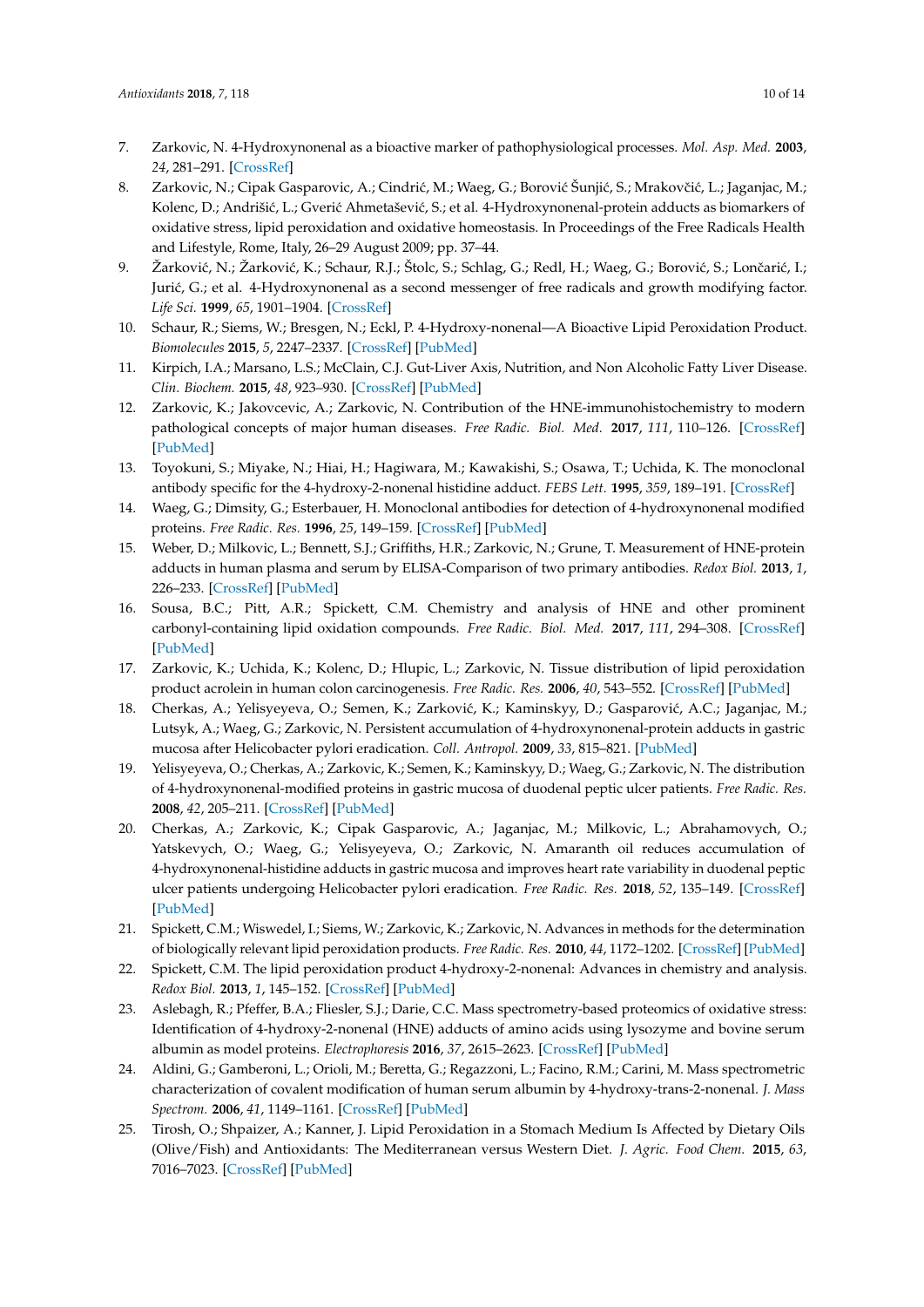- <span id="page-10-0"></span>26. Negre-Salvayre, A.; Auge, N.; Ayala, V.; Basaga, H.; Boada, J.; Brenke, R.; Chapple, S.; Cohen, G.; Feher, J.; Grune, T.; et al. Pathological aspects of lipid peroxidation. *Free Radic. Res.* **2010**, *44*, 1125–1171. [\[CrossRef\]](http://dx.doi.org/10.3109/10715762.2010.498478) [\[PubMed\]](http://www.ncbi.nlm.nih.gov/pubmed/20836660)
- <span id="page-10-1"></span>27. Abadi, A.T.B. Strategies used by helicobacter pylori to establish persistent infection. *World J. Gastroenterol.* **2017**, *23*, 2870–2882. [\[CrossRef\]](http://dx.doi.org/10.3748/wjg.v23.i16.2870) [\[PubMed\]](http://www.ncbi.nlm.nih.gov/pubmed/28522905)
- <span id="page-10-2"></span>28. Backert, S.; Schmidt, T.P.; Harrer, A.; Wessler, S. Exploiting the gastric epithelial barrier: Helicobacter pylori's attack on tight and adherens junctions. In *Current Topics in Microbiology and Immunology*; Springer: Berlin, Germany, 2017; ISBN 9783319505206.
- <span id="page-10-3"></span>29. Barrera, G.; Pizzimenti, S.; Ciamporcero, E.S.; Daga, M.; Ullio, C.; Arcaro, A.; Cetrangolo, G.P.; Ferretti, C.; Dianzani, C.; Lepore, A.; et al. Role of 4-Hydroxynonenal-Protein Adducts in Human Diseases. *Antioxid. Redox Signal.* **2015**, *22*, 1681–1702. [\[CrossRef\]](http://dx.doi.org/10.1089/ars.2014.6166) [\[PubMed\]](http://www.ncbi.nlm.nih.gov/pubmed/25365742)
- <span id="page-10-4"></span>30. Mol, M.; Regazzoni, L.; Altomare, A.; Degani, G.; Carini, M.; Vistoli, G.; Aldini, G. Enzymatic and non-enzymatic detoxification of 4-hydroxynonenal: Methodological aspects and biological consequences. *Free Radic. Biol. Med.* **2017**, *111*, 328–344. [\[CrossRef\]](http://dx.doi.org/10.1016/j.freeradbiomed.2017.01.036) [\[PubMed\]](http://www.ncbi.nlm.nih.gov/pubmed/28161307)
- <span id="page-10-5"></span>31. Cid, T.P.; Fernández, M.C.; Benito Martínez, S.; Jones, N.L. Pathogenesis of Helicobacter pylori infection. *Helicobacter* **2013**, *18* (Suppl. 1), 12–17. [\[CrossRef\]](http://dx.doi.org/10.1111/hel.12076)
- <span id="page-10-6"></span>32. Cherkas, A.; Abrahamovych, O.; Golota, S.; Nersesyan, A.; Pichler, C.; Serhiyenko, V.; Knasmüller, S.; Zarkovic, N.; Eckl, P. The correlations of glycated hemoglobin and carbohydrate metabolism parameters with heart rate variability in apparently healthy sedentary young male subjects. *Redox Biol.* **2015**, *5*, 301–307. [\[CrossRef\]](http://dx.doi.org/10.1016/j.redox.2015.05.007) [\[PubMed\]](http://www.ncbi.nlm.nih.gov/pubmed/26092779)
- <span id="page-10-7"></span>33. Cherkas, A.; Zhuraev, R. A marked decrease in heart rate variability in marfan syndrome patients with confirmed FBN1 mutations. *Cardiol. J.* **2016**, *23*, 23–33. [\[CrossRef\]](http://dx.doi.org/10.5603/CJ.a2015.0076) [\[PubMed\]](http://www.ncbi.nlm.nih.gov/pubmed/26503076)
- <span id="page-10-19"></span>34. Levenstein, S.; Rosenstock, S.; Jacobsen, R.K.; Jorgensen, T. Psychological stress increases risk for peptic ulcer, regardless of Helicobacter pylori infection or use of nonsteroidal anti-inflammatory drugs. *Clin. Gastroenterol. Hepatol.* **2015**, *13*, 495–506. [\[CrossRef\]](http://dx.doi.org/10.1016/j.cgh.2014.07.052) [\[PubMed\]](http://www.ncbi.nlm.nih.gov/pubmed/25111233)
- <span id="page-10-8"></span>35. Haensel, A.; Mills, P.J.; Nelesen, R.A.; Ziegler, M.G.; Dimsdale, J.E. The relationship between heart rate variability and inflammatory markers in cardiovascular diseases. *Psychoneuroendocrinology* **2008**, *33*, 1305–1312. [\[CrossRef\]](http://dx.doi.org/10.1016/j.psyneuen.2008.08.007) [\[PubMed\]](http://www.ncbi.nlm.nih.gov/pubmed/18819754)
- <span id="page-10-9"></span>36. Nomura, M.; Yukinaka, M.; Miyajima, H.; Nada, T.; Kondo, Y.; Okahisa, T.; Shibata, H.; Okamura, S.; Honda, H.; Shimizu, I.; et al. Is autonomic dysfunction a necessary condition for chronic peptic ulcer formation? *Aliment. Pharmacol. Ther.* **2000**, *14* (Suppl. 1), 82–86. [\[CrossRef\]](http://dx.doi.org/10.1046/j.1365-2036.2000.014s1082.x) [\[PubMed\]](http://www.ncbi.nlm.nih.gov/pubmed/10807408)
- <span id="page-10-10"></span>37. Wehrens, S.M.T.; Hampton, S.M.; Skene, D.J. Heart rate variability and endothelial function after sleep deprivation and recovery sleep among male shift and non-shift workers. *Scand. J. Work Environ. Health* **2012**, *38*, 171–181. [\[CrossRef\]](http://dx.doi.org/10.5271/sjweh.3197) [\[PubMed\]](http://www.ncbi.nlm.nih.gov/pubmed/21953310)
- <span id="page-10-11"></span>38. Yelisyeyeva, O.; Cherkas, A.; Semen, K.; Kaminskyy, D.; Lutsyk, A. Study of aerobic metabolism parameters and heart rate variability and their correlations in elite athletes: A modulatory effect of amaranth oil. *Clin. Exp. Med. J.* **2009**, *3*, 293–307. [\[CrossRef\]](http://dx.doi.org/10.1556/CEMED.3.2009.2.9)
- <span id="page-10-12"></span>39. Matteoli, G.; Boeckxstaens, G.E. The vagal innervation of the gut and immune homeostasis. *Gut* **2013**, *62*, 1214–1222. [\[CrossRef\]](http://dx.doi.org/10.1136/gutjnl-2012-302550) [\[PubMed\]](http://www.ncbi.nlm.nih.gov/pubmed/23023166)
- <span id="page-10-13"></span>40. Hoover, D.B. Cholinergic modulation of the immune system presents new approaches for treating inflammation. *Pharmacol. Ther.* **2017**, *179*, 1–16. [\[CrossRef\]](http://dx.doi.org/10.1016/j.pharmthera.2017.05.002) [\[PubMed\]](http://www.ncbi.nlm.nih.gov/pubmed/28529069)
- <span id="page-10-14"></span>41. Steinhorn, B.; Sartoretto, J.L.; Sorrentino, A.; Romero, N.; Kalwa, H.; Abel, E.D.; Michel, T. Insulin-dependent metabolic and inotropic responses in the heart are modulated by hydrogen peroxide from NADPH-oxidase isoforms NOX2 and NOX4. *Free Radic. Biol. Med.* **2017**, *113*, 16–25. [\[CrossRef\]](http://dx.doi.org/10.1016/j.freeradbiomed.2017.09.006) [\[PubMed\]](http://www.ncbi.nlm.nih.gov/pubmed/28917508)
- <span id="page-10-15"></span>42. Contreras, C.; Nogueiras, R.; Diéguez, C.; Rahmouni, K.; López, M. Traveling from the hypothalamus to the adipose tissue: The thermogenic pathway. *Redox Biol.* **2017**, *12*, 854–863. [\[CrossRef\]](http://dx.doi.org/10.1016/j.redox.2017.04.019) [\[PubMed\]](http://www.ncbi.nlm.nih.gov/pubmed/28448947)
- <span id="page-10-16"></span>43. Cherkas, A.; Yatskevych, O. The amplitude of heart rate oscillations is dependent on metabolic status of sinoatrial node cells. *OA Med. Hypothesis* **2014**, *2*, 1–8.
- <span id="page-10-17"></span>44. Gao, L.; Zimmerman, M.C.; Biswal, S.; Zucker, I.H. Selective NRF2 Gene Deletion in the Rostral Ventrolateral Medulla Evokes Hypertension and Sympathoexcitation in Mice. *Hypertension* **2017**, *69*, 1198–1206. [\[CrossRef\]](http://dx.doi.org/10.1161/HYPERTENSIONAHA.117.09123) [\[PubMed\]](http://www.ncbi.nlm.nih.gov/pubmed/28461605)
- <span id="page-10-18"></span>45. Polyzos, S.A.; Kountouras, J. Novel Advances in the Association Between Helicobacter pylori Infection, Metabolic Syndrome, and Related Morbidity. *Helicobacter* **2015**, *20*, 405–409. [\[CrossRef\]](http://dx.doi.org/10.1111/hel.12228) [\[PubMed\]](http://www.ncbi.nlm.nih.gov/pubmed/25854149)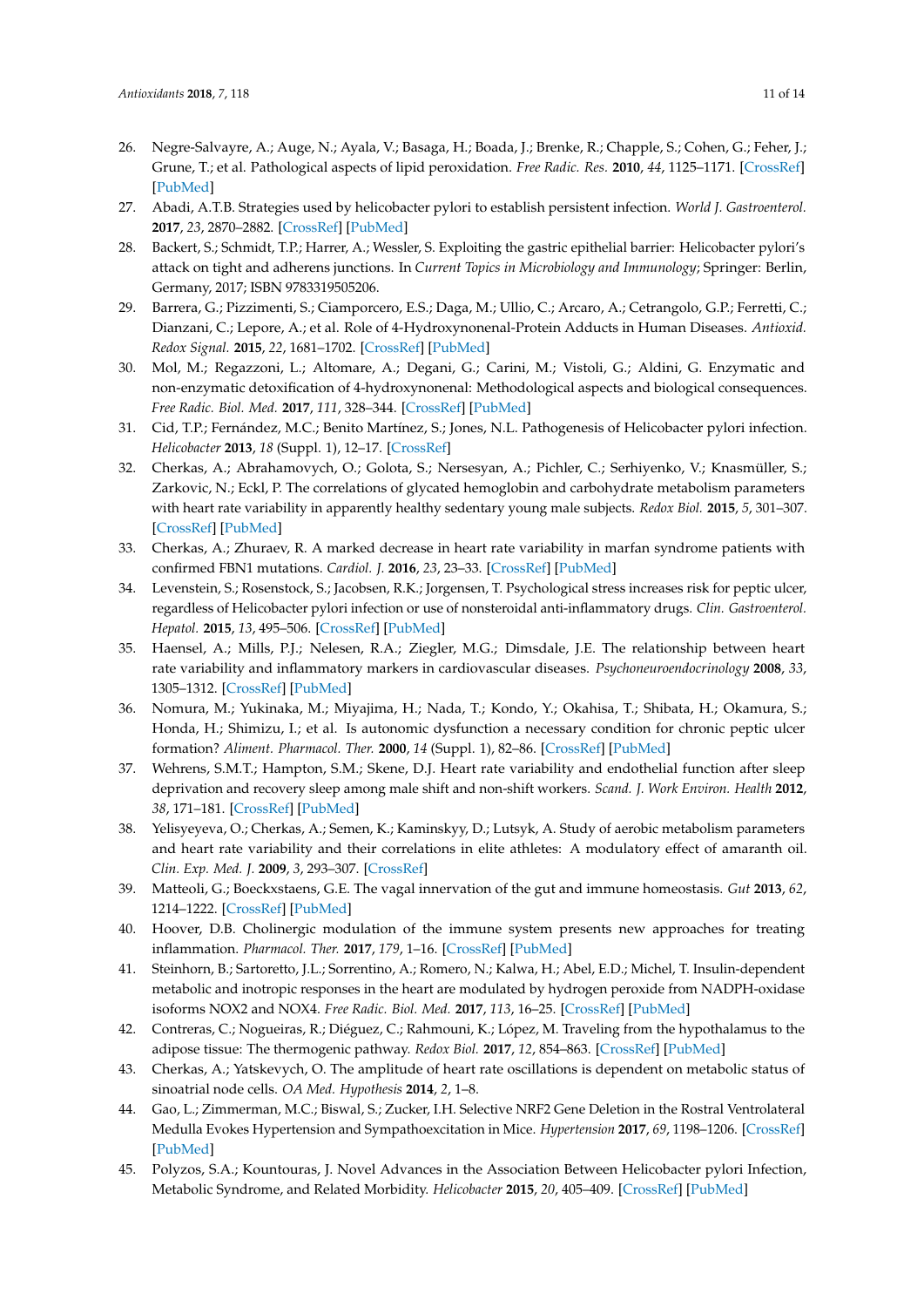- 46. Chen, L.-W.; Chien, C.-Y.; Yang, K.-J.; Kuo, S.-F.; Chen, C.-H.; Chien, R.-N. Helicobacter pylori Infection Increases Insulin Resistance and Metabolic Syndrome in Residents Younger than 50 Years Old: A Community-Based Study. *PLoS ONE* **2015**, *10*, e0128671. [\[CrossRef\]](http://dx.doi.org/10.1371/journal.pone.0128671) [\[PubMed\]](http://www.ncbi.nlm.nih.gov/pubmed/26020514)
- <span id="page-11-3"></span>47. Cherkas, A.; Eckl, P.; Gueraud, F.; Abrahamovych, O.; Serhiyenko, V.; Yatskevych, O.; Pliatsko, M.; Golota, S. Helicobacter pylori in sedentary men is linked to higher heart rate, sympathetic activity, and insulin resistance but not inflammation or oxidative stress. *Croat. Med. J.* **2016**, *57*, 141–149. [\[CrossRef\]](http://dx.doi.org/10.3325/cmj.2016.57.141) [\[PubMed\]](http://www.ncbi.nlm.nih.gov/pubmed/27106356)
- 48. Cardaropoli, S.; Rolfo, A.; Todros, T. Helicobacter pylori and pregnancy-related disorders. *World J. Gastroenterol.* **2014**, *20*, 654–664. [\[CrossRef\]](http://dx.doi.org/10.3748/wjg.v20.i3.654) [\[PubMed\]](http://www.ncbi.nlm.nih.gov/pubmed/24574739)
- <span id="page-11-0"></span>49. Franceschi, F.; Gasbarrini, A.; Polyzos, S.A.; Kountouras, J. Extragastric Diseases and Helicobacter pylori. *Helicobacter* **2015**, *20* (Suppl. 1), 40–46. [\[CrossRef\]](http://dx.doi.org/10.1111/hel.12256)
- <span id="page-11-1"></span>50. Hardbower, D.M.; de Sablet, T.; Chaturvedi, R.; Wilson, K.T. Chronic inflammation and oxidative stress: The smoking gun for Helicobacter pylori-induced gastric cancer? *Gut Microbes* **2013**, *4*, 475–481. [\[CrossRef\]](http://dx.doi.org/10.4161/gmic.25583) [\[PubMed\]](http://www.ncbi.nlm.nih.gov/pubmed/23811829)
- 51. Handa, O.; Naito, Y.; Yoshikawa, T. Helicobacter pylori: A ROS-inducing bacterial species in the stomach. *Inflamm. Res.* **2010**, *59*, 997–1003. [\[CrossRef\]](http://dx.doi.org/10.1007/s00011-010-0245-x) [\[PubMed\]](http://www.ncbi.nlm.nih.gov/pubmed/20820854)
- <span id="page-11-2"></span>52. Cherkas, A.; Golota, S.; Guéraud, F.; Abrahamovych, O.; Pichler, C.; Nersesyan, A.; Krupak, V.; Bugiichyk, V.; Yatskevych, O.; Pliatsko, M.; et al. A Helicobacter pylori-associated insulin resistance in asymptomatic sedentary young men does not correlate with inflammatory markers and urine levels of 8-iso-PGF2α or 1,4-dihydroxynonane mercapturic acid. *Arch. Physiol. Biochem.* **2018**, *124*, 275–285. [\[CrossRef\]](http://dx.doi.org/10.1080/13813455.2017.1396346) [\[PubMed\]](http://www.ncbi.nlm.nih.gov/pubmed/29105496)
- <span id="page-11-4"></span>53. Yeniova, A.O.; Uzman, M.; Kefeli, A.; Basyigit, S.; Ata, N.; Dal, K.; Guresci, S.; Nazligul, Y. Serum 8 Hydroxydeoxyguanosine and Cytotoxin Associated Gene A as Markers for Helicobacter pylori Infection. *Asian Pac. J. Cancer Prev.* **2015**, *16*, 5199–5203. [\[CrossRef\]](http://dx.doi.org/10.7314/APJCP.2015.16.13.5199) [\[PubMed\]](http://www.ncbi.nlm.nih.gov/pubmed/26225653)
- <span id="page-11-5"></span>54. Bhattacharyya, A.; Chattopadhyay, R.; Mitra, S.; Crowe, S.E. Oxidative Stress: An Essential Factor in the Pathogenesis of Gastrointestinal Mucosal Diseases. *Physiol. Rev.* **2014**, *94*, 329–354. [\[CrossRef\]](http://dx.doi.org/10.1152/physrev.00040.2012) [\[PubMed\]](http://www.ncbi.nlm.nih.gov/pubmed/24692350)
- <span id="page-11-6"></span>55. Kwiecien, S.; Jasnos, K.; Magierowski, M.; Sliwowski, Z.; Pajdo, R.; Brzozowski, B.; Mach, T.; Wojcik, D.; Brzozowski, T. Lipid peroxidation, reactive oxygen species and antioxidative factors in the pathogenesis of gastric mucosal lesions and mechanism of protection against oxidative stress—Induced gastric injury. *J. Physiol. Pharmacol.* **2014**, *65*, 613–622. [\[PubMed\]](http://www.ncbi.nlm.nih.gov/pubmed/25371520)
- <span id="page-11-7"></span>56. Awasthi, Y.C.; Ramana, K.V.; Chaudhary, P.; Srivastava, S.K.; Awasthi, S. Regulatory roles of glutathione-S-transferases and 4-hydroxynonenal in stress-mediated signaling and toxicity. *Free Radic. Biol. Med.* **2017**, *111*, 235–243. [\[CrossRef\]](http://dx.doi.org/10.1016/j.freeradbiomed.2016.10.493) [\[PubMed\]](http://www.ncbi.nlm.nih.gov/pubmed/27794453)
- <span id="page-11-8"></span>57. Jaganjac, M.; Cacev, T.; Cipak, A.; Kapitanović, S.; Gall Troselj, K.; Zarković, N. Even stressed cells are individuals: Second messengers of free radicals in pathophysiology of cancer. *Croat. Med. J.* **2012**, *53*, 304–309. [\[CrossRef\]](http://dx.doi.org/10.3325/cmj.2012.53.304) [\[PubMed\]](http://www.ncbi.nlm.nih.gov/pubmed/22911521)
- 58. Bauer, G.; Zarkovic, N. Revealing mechanisms of selective, concentration-dependent potentials of 4-hydroxy-2-nonenal to induce apoptosis in cancer cells through inactivation of membrane-associated catalase. *Free Radic. Biol. Med.* **2015**, *81*, 128–144. [\[CrossRef\]](http://dx.doi.org/10.1016/j.freeradbiomed.2015.01.010) [\[PubMed\]](http://www.ncbi.nlm.nih.gov/pubmed/25619142)
- 59. Zhong, H.; Xiao, M.; Zarkovic, K.; Zhu, M.; Sa, R.; Lu, J.; Tao, Y.; Chen, Q.; Xia, L.; Cheng, S.; et al. Mitochondrial control of apoptosis through modulation of cardiolipin oxidation in hepatocellular carcinoma: A novel link between oxidative stress and cancer. *Free Radic. Biol. Med.* **2017**, *102*, 67–76. [\[CrossRef\]](http://dx.doi.org/10.1016/j.freeradbiomed.2016.10.494) [\[PubMed\]](http://www.ncbi.nlm.nih.gov/pubmed/27838437)
- <span id="page-11-9"></span>60. Živković, N.P.; Petrovečki, M.; Lončarić, Č.T.; Nikolić, I.; Waeg, G.; Jaganjac, M.; Žarković, K.; Žarković, N. Positron emission tomography-computed tomography and 4-hydroxynonenal-histidine immunohistochemistry reveal differential onset of lipid peroxidation in primary lung cancer and in pulmonary metastasis of remote malignancies. *Redox Biol.* **2017**, *11*, 600–605. [\[CrossRef\]](http://dx.doi.org/10.1016/j.redox.2017.01.005) [\[PubMed\]](http://www.ncbi.nlm.nih.gov/pubmed/28110216)
- <span id="page-11-10"></span>61. Zagari, R.M.; Rabitti, S.; Eusebi, L.H.; Bazzoli, F. Treatment of Helicobacter pylori infection: A clinical practice update. *Eur. J. Clin. Investig.* **2018**, *48*. [\[CrossRef\]](http://dx.doi.org/10.1111/eci.12857) [\[PubMed\]](http://www.ncbi.nlm.nih.gov/pubmed/29144559)
- <span id="page-11-11"></span>62. Buzás, G.M.; Gastroenterologist, C. Metabolic consequences of Helicobacter pylori infection and eradication. *World J. Gastroenterol.* **2014**, *20*, 5226–5234. [\[CrossRef\]](http://dx.doi.org/10.3748/wjg.v20.i18.5226) [\[PubMed\]](http://www.ncbi.nlm.nih.gov/pubmed/24833852)
- 63. Dogan, Z.; Sarikaya, M.; Ergul, B.; Filik, L. The effect of Helicobacter pylori eradication on insulin resistance and HbA1c level in people with normal glucose levels: A prospective study. *Biomed. Pap. Med. Fac. Univ. Palacký Olomouc Czechoslov.* **2015**, *159*, 242–245. [\[CrossRef\]](http://dx.doi.org/10.5507/bp.2014.036) [\[PubMed\]](http://www.ncbi.nlm.nih.gov/pubmed/24993741)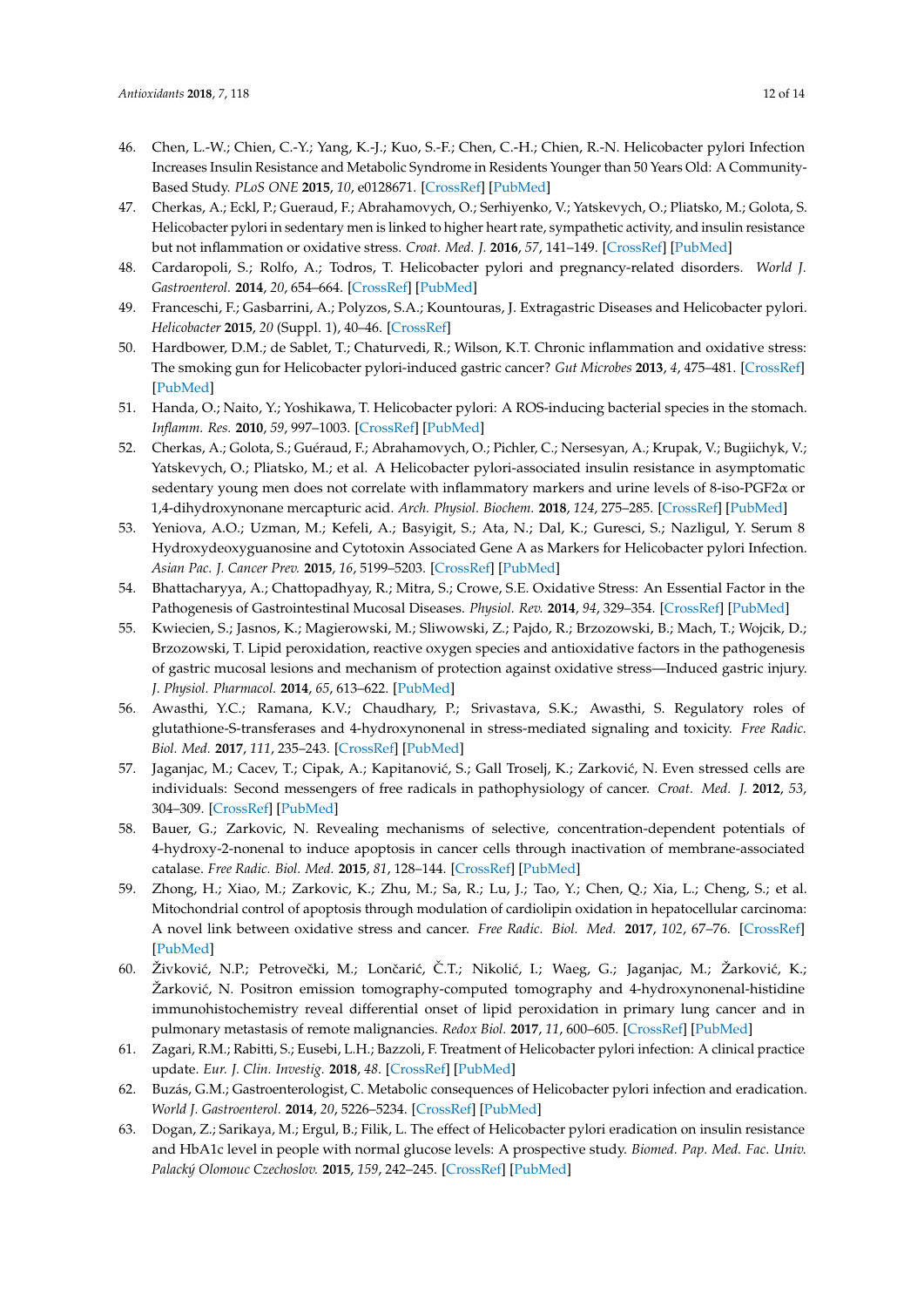- <span id="page-12-0"></span>64. Longo-Mbenza, B.; Nkondi Nsenga, J.; Vangu Ngoma, D. Prevention of the metabolic syndrome insulin resistance and the atherosclerotic diseases in Africans infected by Helicobacter pylori infection and treated by antibiotics. *Int. J. Cardiol.* **2007**, *121*, 229–238. [\[CrossRef\]](http://dx.doi.org/10.1016/j.ijcard.2006.12.003) [\[PubMed\]](http://www.ncbi.nlm.nih.gov/pubmed/17368586)
- <span id="page-12-1"></span>65. Kumar, D.; Anjan, D.; Dattagupta, S.; Ahuja, V.; Mathur, M.; Sharma, M.P. Pre and post eradication gastric inflammation in Helicobacter pylori-associated duodenal ulcer. *Indian J. Gastroenterol.* **2002**, *21*, 7–10. [\[PubMed\]](http://www.ncbi.nlm.nih.gov/pubmed/11871846)
- <span id="page-12-2"></span>66. Lanas, A.; Chan, F.K.L. Peptic ulcer disease. *Lancet* **2017**, *390*, 613–624. [\[CrossRef\]](http://dx.doi.org/10.1016/S0140-6736(16)32404-7)
- <span id="page-12-3"></span>67. Hardbower, D.M.; Peek, R.M.; Wilson, K.T. At the Bench: Helicobacter pylori, dysregulated host responses, DNA damage, and gastric cancer. *J. Leukoc. Biol.* **2014**, *96*, 201–212. [\[CrossRef\]](http://dx.doi.org/10.1189/jlb.4BT0214-099R) [\[PubMed\]](http://www.ncbi.nlm.nih.gov/pubmed/24868089)
- <span id="page-12-4"></span>68. Bae, S.E.; Choi, K.D.; Choe, J.; Kim, S.O.; Na, H.K.; Choi, J.Y.; Ahn, J.Y.; Jung, K.W.; Lee, J.; Kim, D.H.; et al. The effect of eradication of *Helicobacter pylori* on gastric cancer prevention in healthy asymptomatic populations. *Helicobacter* **2018**, *23*, e12464. [\[CrossRef\]](http://dx.doi.org/10.1111/hel.12464) [\[PubMed\]](http://www.ncbi.nlm.nih.gov/pubmed/29345408)
- <span id="page-12-5"></span>69. Choi, I.J.; Kook, M.-C.; Kim, Y.-I.; Cho, S.-J.; Lee, J.Y.; Kim, C.G.; Park, B.; Nam, B.-H. *Helicobacter pylori* Therapy for the Prevention of Metachronous Gastric Cancer. *N. Engl. J. Med.* **2018**, *88*, 475–485. [\[CrossRef\]](http://dx.doi.org/10.1056/NEJMoa1708423) [\[PubMed\]](http://www.ncbi.nlm.nih.gov/pubmed/29562147)
- <span id="page-12-6"></span>70. Eckl, P.M. Genotoxicity of HNE. *Mol. Asp. Med.* **2003**, *24*, 161–165. [\[CrossRef\]](http://dx.doi.org/10.1016/S0098-2997(03)00010-4)
- <span id="page-12-7"></span>71. Gentile, F.; Arcaro, A.; Pizzimenti, S.; Daga, M.; Paolo Cetrangolo, G.; Dianzani, C.; Lepore, A.; Graf, M.; Ames, P.R.J.; Barrera, G. DNA damage by lipid peroxidation products: Implications in cancer, inflammation and autoimmunity. *AIMS Genet.* **2017**, *4*, 103–137. [\[CrossRef\]](http://dx.doi.org/10.3934/genet.2017.2.103)
- <span id="page-12-8"></span>72. Gasparovic, A.C.; Milkovic, L.; Sunjic, S.B.; Zarkovic, N. Cancer growth regulation by 4-hydroxynonenal. *Free Radic. Biol. Med.* **2017**, *111*, 226–234. [\[CrossRef\]](http://dx.doi.org/10.1016/j.freeradbiomed.2017.01.030) [\[PubMed\]](http://www.ncbi.nlm.nih.gov/pubmed/28131901)
- <span id="page-12-9"></span>73. Ma, Y.; Zhang, L.; Rong, S.; Qu, H.; Zhang, Y.; Chang, D.; Pan, H.; Wang, W. Relation between gastric cancer and protein oxidation, DNA damage, and lipid peroxidation. *Oxid. Med. Cell. Longev.* **2013**, *2013*, 543760. [\[CrossRef\]](http://dx.doi.org/10.1155/2013/543760) [\[PubMed\]](http://www.ncbi.nlm.nih.gov/pubmed/24454985)
- <span id="page-12-10"></span>74. Kwiecień, S.; Brzozowski, T.; Konturek, S.J. Effects of reactive oxygen species action on gastric mucosa in various models of mucosal injury. *J. Physiol. Pharmacol.* **2002**, *53*, 39–50. [\[PubMed\]](http://www.ncbi.nlm.nih.gov/pubmed/11939718)
- <span id="page-12-11"></span>75. Wallace, J.; Pshyk-Titko, I.; Muscara, M.N.; Bula, N.; Pavlovsky, Y.; Gavriluk, E.; Zayachkivska, O. Influence of hydrogen sulphide-releasing Aspirin on mucosal integrity of esophageal and gastric mucosa. *Proc. Shevchenko Sci. Soc.* **2015**, *43*, 63–74.
- <span id="page-12-12"></span>76. Kwiecien, S.; Magierowska, K.; Magierowski, M.; Surmiak, M.; Hubalewska-Mazgaj, M.; Pajdo, R.; Sliwowski, Z.; Chmura, A.; Wojcik, D.; Brzozowski, T. Role of sensory afferent nerves, lipid peroxidation and antioxidative enzymes in the carbon monoxide-induced gastroprotection against stress ulcerogensis. *J. Physiol. Pharmacol.* **2016**, *67*, 717–729. [\[PubMed\]](http://www.ncbi.nlm.nih.gov/pubmed/28011952)
- <span id="page-12-13"></span>77. Abrahamovych, O.; Cherkas, A.; Abrahamovych, U.; Abrahamovych, M.; Serhiyenko, V. *Heart Rate Variability: Physiological Bases, Clinical Importance and Peculiarities in Patients with Peptic Ulcer and after Resection of Stomach*; Abrahamovych, O., Ed.; Danylo Halytskyi Lviv National Medical University: Lviv, Ukraine, 2014; ISBN 978-966-7175-729.
- <span id="page-12-14"></span>78. O'Connor, A.; O'Morain, C.A.; Ford, A.C. Population screening and treatment of Helicobacter pylori infection. *Nat. Rev. Gastroenterol. Hepatol.* **2017**, *14*, 230–240. [\[CrossRef\]](http://dx.doi.org/10.1038/nrgastro.2016.195) [\[PubMed\]](http://www.ncbi.nlm.nih.gov/pubmed/28053340)
- <span id="page-12-15"></span>79. Kim, H.-G.; Bae, J.-H.; Jastrzebski, Z.; Cherkas, A.; Heo, B.-G.; Gorinstein, S.; Ku, Y.-G. Binding, Antioxidant and Anti-proliferative Properties of Bioactive Compounds of Sweet Paprika (*Capsicum annuum* L.). *Plant Foods Hum. Nutr.* **2016**, *71*, 129–136. [\[CrossRef\]](http://dx.doi.org/10.1007/s11130-016-0550-9) [\[PubMed\]](http://www.ncbi.nlm.nih.gov/pubmed/27184000)
- <span id="page-12-16"></span>80. Lushchak, V.I. Glutathione Homeostasis and Functions: Potential Targets for Medical Interventions. *J. Amino Acids* **2012**, *2012*, 736837. [\[CrossRef\]](http://dx.doi.org/10.1155/2012/736837) [\[PubMed\]](http://www.ncbi.nlm.nih.gov/pubmed/22500213)
- <span id="page-12-17"></span>81. Semen, K.O.; Yelisyeyeva, O.P.; Kaminskyy, D.V.; Cherkas, A.P.; Zarkovic, K.; Lutsyk, O.; Cipak, A.; Jaganjac, M.; Zarkovic, N. Interval hypoxic training in complex treatment of Helicobacter pylori-associated peptic ulcer disease. *Acta Biochim. Pol.* **2010**, *57*, 199–208. [\[PubMed\]](http://www.ncbi.nlm.nih.gov/pubmed/20532252)
- <span id="page-12-18"></span>82. Ielisieieva, O.P.; Semen, K.O.; Cherkas, A.P.; Kaminsky, D.V.; Kurkevych, A.K. Specific mechanisms of individually adjusted interval hypoxic hypercapnic effects on heart rate variability in athletes. *Fiziol. Zhurnal* **2007**, *53*, 78–86.
- <span id="page-12-19"></span>83. Cherkas, A.; Golota, S. An intermittent exhaustion of the pool of glycogen in the human organism as a simple universal health promoting mechanism. *Med. Hypotheses* **2014**, *82*, 387–389. [\[CrossRef\]](http://dx.doi.org/10.1016/j.mehy.2014.01.009) [\[PubMed\]](http://www.ncbi.nlm.nih.gov/pubmed/24495563)